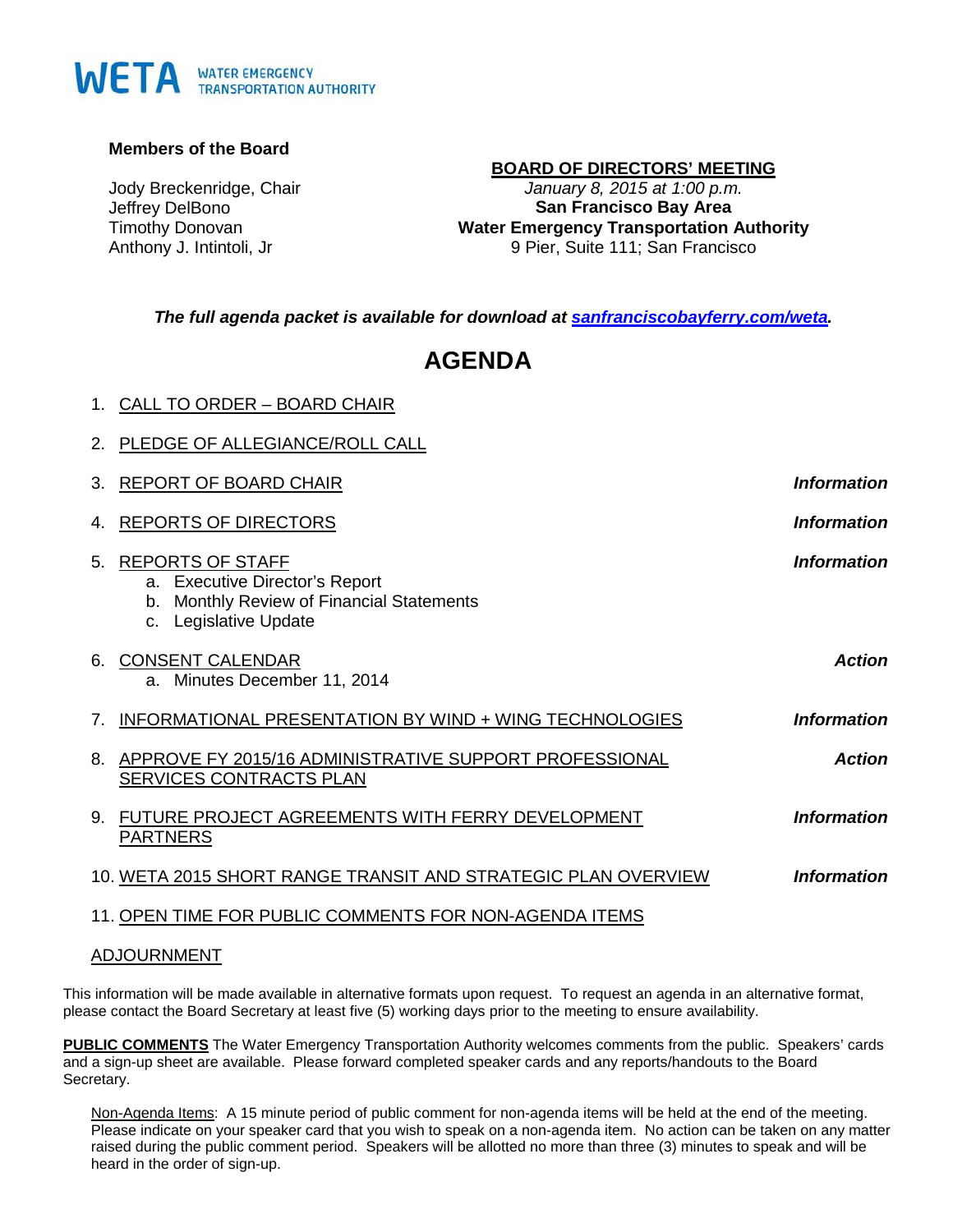Agenda Items: Speakers on individual agenda items will be called in order of sign-up after the discussion of each agenda item and will be allotted no more than three (3) minutes to speak. You are encouraged to submit public comments in writing to be distributed to all Directors.

Water Emergency Transportation Authority (WETA) meetings are wheelchair accessible. Upon request WETA will provide written agenda materials in appropriate alternative formats to individuals with disabilities. Please send a written request to contactus@watertransit.org or call (415) 291-3377 at least five (5) days before the meeting.

**Participation in a meeting may be available at one or more locations remote from the primary location of the meeting. See the header of this Agenda for possible teleconference locations. In such event, the teleconference location or locations will be fully accessible to members of the public. Members of the public who attend the meeting at a teleconference location will be able to hear the meeting and testify in accordance with applicable law and WETA policies**.

Under Cal. Gov't. Code sec. 84308, Directors are reminded that they must disclose on the record of the proceeding any contributions received from any party or participant in the proceeding in the amount of more than \$250 within the preceding 12 months. Further, no Director shall make, participate in making, or in any way attempt to influence the decision in the proceeding if the Director has willfully or knowingly received a contribution in an amount of more than \$250 within the preceding 12 months from a party or such party's agent, or from any participant or his or her agent, provided, however, that the Director knows or has reason to know that the participant has a financial interest in the decision. For further information, Directors are referred to Government Code section 84308 and to applicable regulations.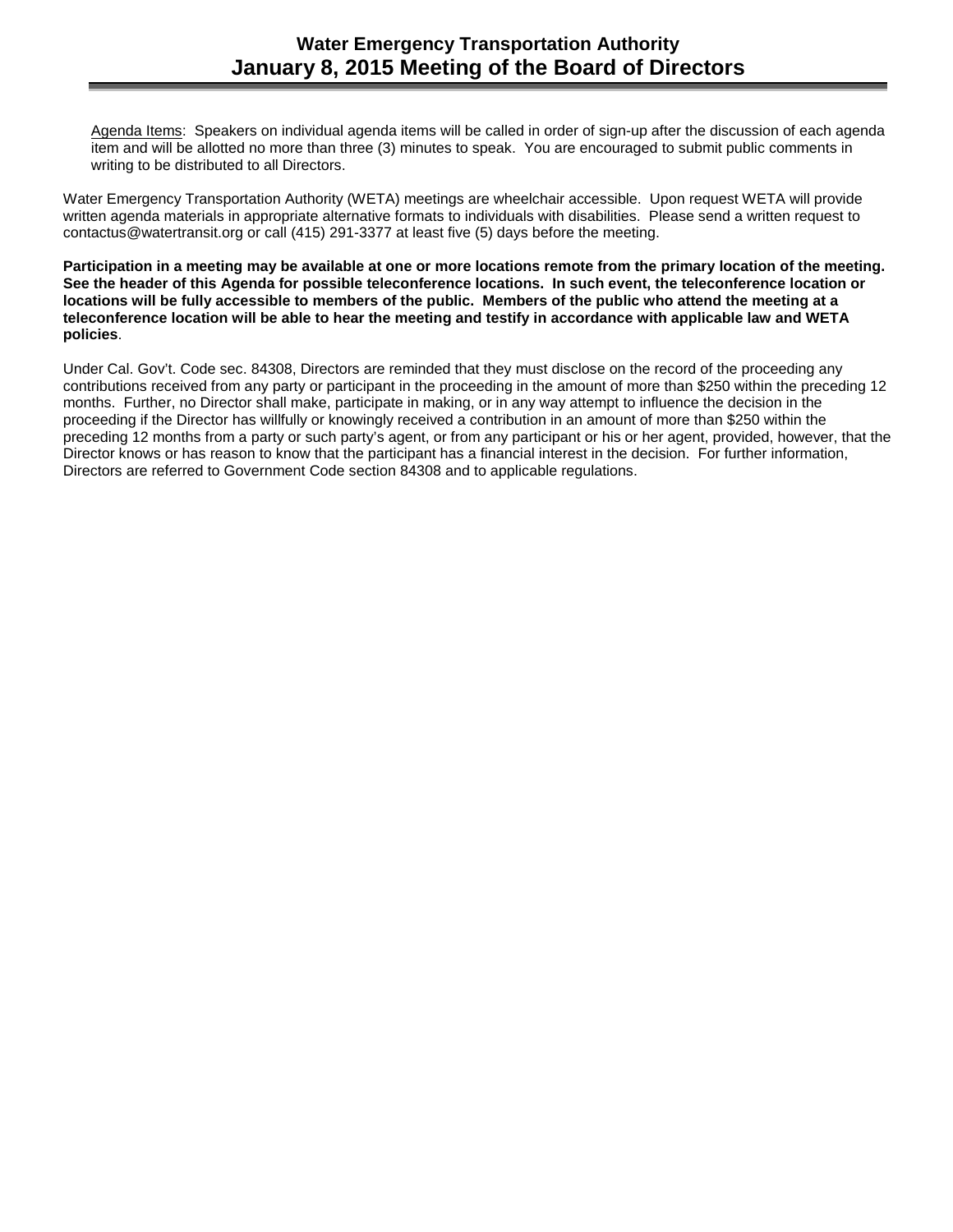

### **M E M O R A N D U M**

TO: WETA Board Members

FROM: Nina Rannells, Executive Director

DATE: January 8, 2015

RE: Executive Director's Report

### **CAPITAL PROJECT IMPLEMENTATION UPDATE**

**Vessel Replacement** –The *Encinal* and *Harbor Bay Express II* are included in the FY 2013/14 Capital Budget for replacement as they have reached the end of their useful lives (generally 25 years) and staff has secured funding commitments for replacement vessels. In December 2013, the Board of Directors approved the contract award to Aurora Marine Design (AMD) for vessel construction management services. The Request For Proposal to construct two new passenger-only vessels was released on September 26, 2014. A Pre-Proposal bidder's conference was held on October 13, 2014. Step 1 Technical Proposals were due in November and are currently being evaluated. Interviews are planned for December and the bidders that are found to be in the competitive range will be invited to submit Step 2 Complete Technical and Price Proposals, which will be due in January 2015.

**Ferry Terminal Refurbishment Projects** – This effort includes gangway rehabilitation and minor terminal facility improvement projects that support the continued safe operation of East Bay ferry terminals (Alameda Main Street, Harbor Bay, and Oakland Clay Street Jack London Square) and includes a variety of work ranging from pier piling replacement to repairing and replacing walkways and awnings.

The Board awarded a contract to Ben C. Gerwick, Inc. on May 23, 2013 to assist staff with technical specifications, regulatory permitting and construction management services. The Board awarded a contract to Manson Construction Co. on March 31, 2014 to undertake the majority of the project work, including construction improvements at Harbor Bay and Clay Street. The Clay Street Project was completed the weekend of November 15 and 16, 2014. A final walk-through with our Engineers was completed December 17, 2014. The Harbor Bay Project is well underway. We received an exception from the City of Alameda's Noise Ordinance to perform work later in the evening the weekend of January 17 and 18, 2015 when final installation of the ramps will be done...

The Board awarded contracts to CS Marine Constructors, Inc. and Topper Industries, Inc. on August 20, 2014 and approved an agreement with Bay Ship & Yacht to relocate the passenger float 100 feet west of the current location. The Main Street project took place December 13 and 14, 2014. The project went very smoothly and normal operations resumed on schedule for the Monday morning commute. A final walkthrough with our Engineers was completed on December 17, 2014.

**North Bay Operations and Maintenance Facility** – This project will construct a new ferry maintenance facility located at Building 165 on Mare Island in Vallejo in two phases. The landside phase includes site preparation and construction of a new fuel storage and delivery system along with warehouse and maintenance space. The waterside phase will construct a system of modular floats and piers, gangways, and over-the-water utilities. The existing ferry maintenance facility (Building 477) will be cleaned up as required prior to surrender to Lennar Mare Island, the property owner of the land portion of the project site.

The Board of Directors awarded a design-build contract for the landside phase to West Bay Builders in August 2013 and work is well underway. The NEPA environmental review work for the Navy waterside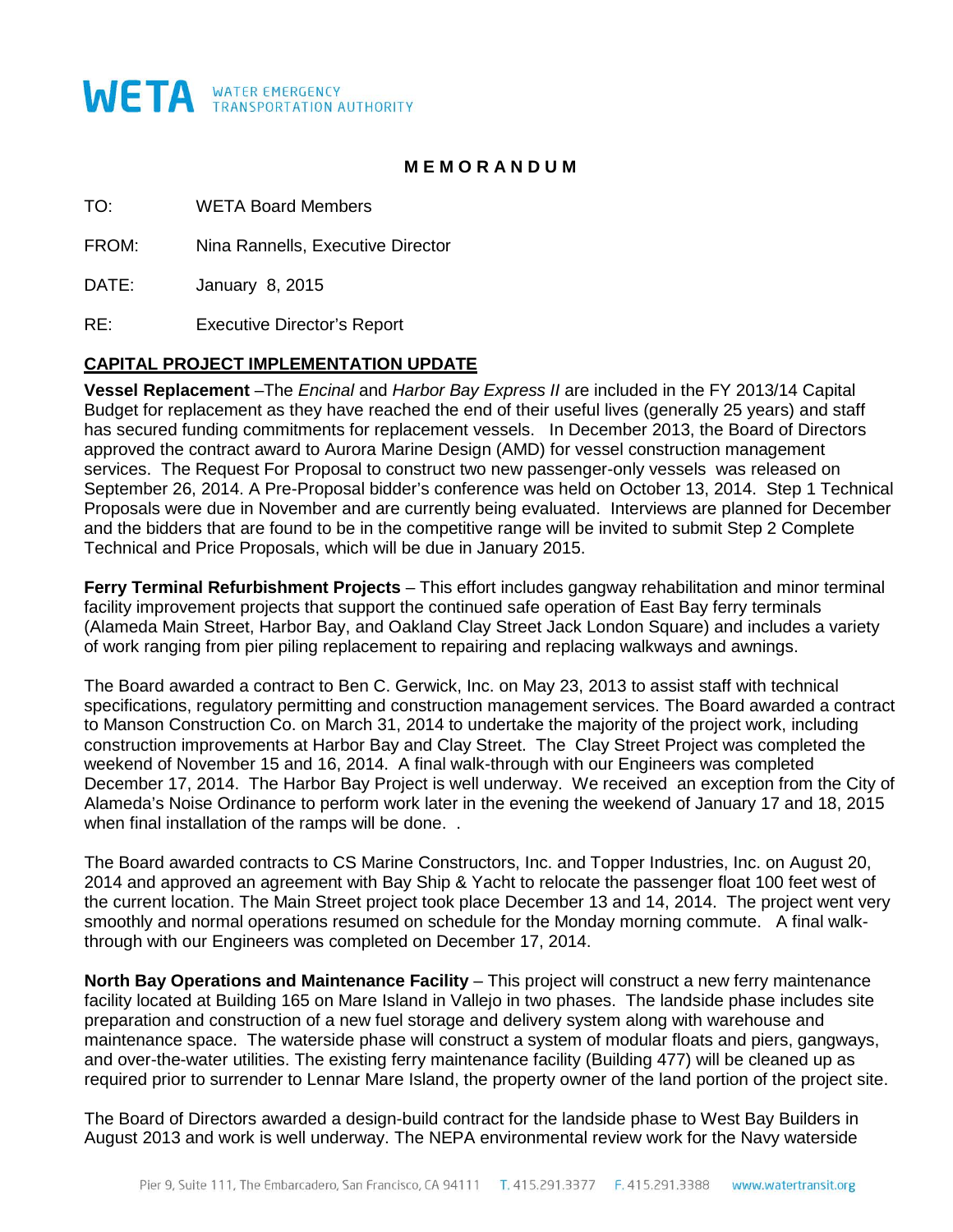portion is underway on behalf of the Navy. The Navy must complete this documentation prior to entering into a lease with WETA to use the waterside portion of the site. The Draft NEPA Environmental Assessment (EA) was published for a 15-day public and agency review on August 22, 2014. Staff is coordinating with the Navy to finalize the NEPA documentation. All required permits for the waterside construction phase of the project have been received. The Board of Directors awarded a design-build contract for the waterside construction phase to Dutra Construction in July 2014.

**Regional Passenger Float Construction** – This project will construct a new regional spare float that can be utilized as a backup for the Vallejo terminal float as well as other terminal sites such as downtown San Francisco when the permanent terminal floats must undergo periodic dry-dock, inspection, and repair. This spare would support ongoing daily services and would be a valuable asset to have available for use in unplanned or emergency conditions. Ghirardelli Associates Inc. was selected as the project construction manager. Procurement of the passenger float construction contract was combined with the North Bay Operations and Maintenance Facility Project construction contract. The Request for Proposals for the project was released on February 28 and the construction contract was awarded to Dutra Construction on July 10, 2014. The contract was executed in July 2014. Float design is 85% designed. Final design is expected in early December and float construction is anticipated to commence by mid-December 2014.

**Central Bay Operations and Maintenance Facility** – This project will develop an operations and maintenance facility at Alameda Point to serve as the base for WETA's existing and future central bay ferry fleet. The proposed project would provide running maintenance services such as fueling, engine oil changes, concession supply, and light repair work for WETA vessels. The new facility will also serve as WETA's Operations Control Center for day-to-day management and oversight of service, crew, and facilities. In the event of a regional emergency, the facility would function as an Emergency Operations Center, serving passengers and sustaining water transit service for emergency response and recovery.

Staff is working with BCDC, the US Army Corps of Engineers, and National Marine Fisheries Service (NMFS) to secure the remaining permits required for the project. Staff is also working with the City of Alameda to finalize terms of a lease agreement for the project site, which will be presented to the Board for consideration at a future meeting.

**Downtown San Francisco Ferry Terminal Expansion Project** – This project will expand berthing capacity at the Downtown San Francisco Ferry Terminal in order to support new and existing ferry services to San Francisco as set forth in WETA's Implementation and Operations Plan. The proposed project would also include landside improvements needed to accommodate expected increases in ridership and to support emergency response capabilities. Upon request from the FTA, this project has been included in the Federal Infrastructure Projects Permitting Dashboard, an initiative of the Federal Transit Administration to expedite federal permitting processes for nationally or regionally significant projects.

A Notice of Availability for the Final EIS/EIR and FTA's Record of Decision were published in the Federal Register on September 5, 2014. The WETA Board certified the Final EIR in October 2014. Staff has initiated discussions with the Port of San Francisco concerning a project agreement to develop the first phase of terminal expansion.

### **SERVICE DEVELOPMENT UPDATE**

**Richmond Ferry Service** – This service will provide an alternative transportation link between Richmond and downtown San Francisco. The conceptual design includes plans for replacement of an existing facility (float and gangway) and a phased parking plan.

The CEQA Initial Study/Mitigated Negative Declaration (IS/MND) was released on May 6, 2014. The Initial Study identified potentially significant effects; however, the implementation of mitigation measures identified in the IS/MND would reduce potentially significant effects to less-than-significant levels. In accordance with CEQA and the CEQA Guidelines, a 30-day public and agency review period for the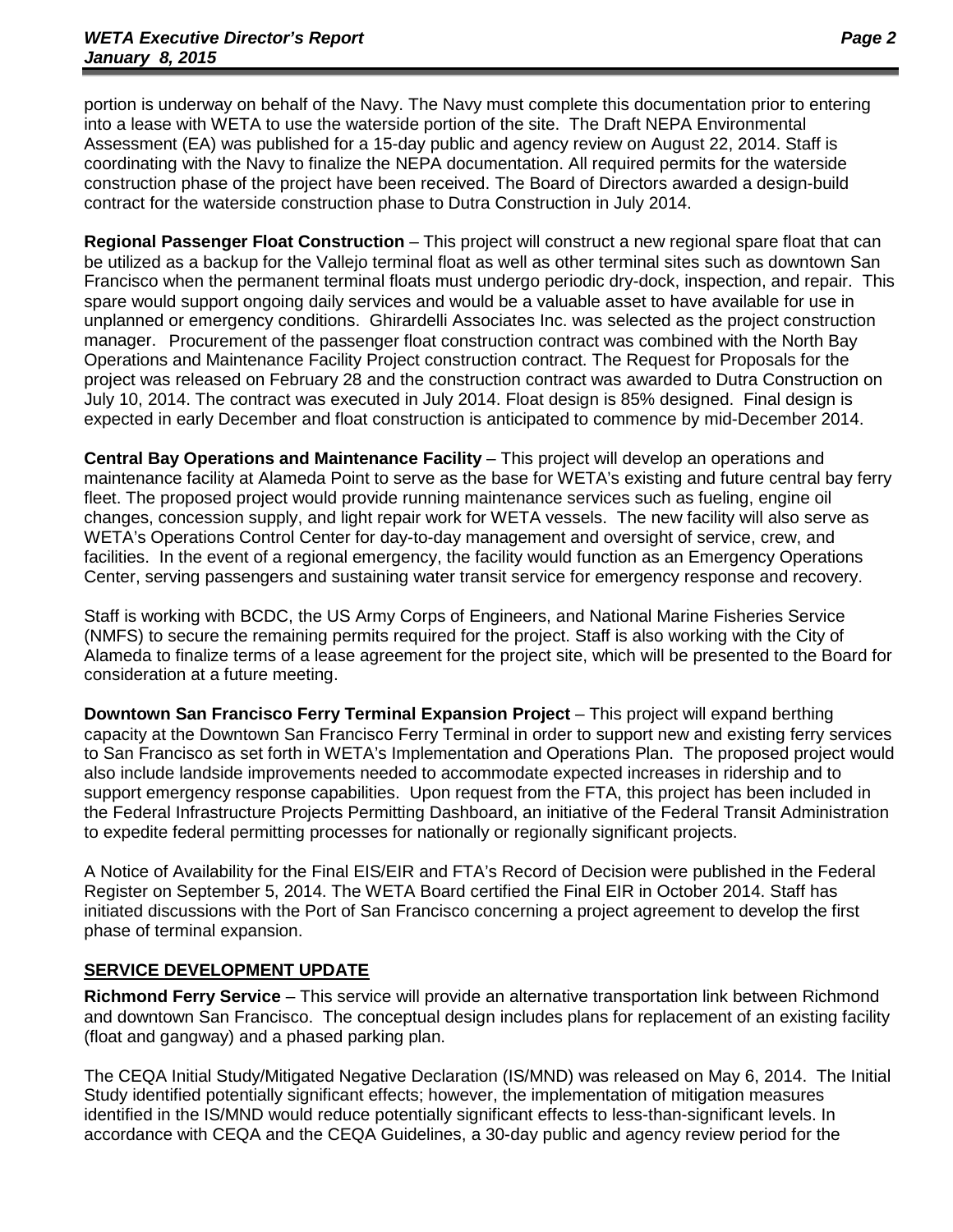IS/MND commenced on May 6 and concluded on June 4, 2014. The WETA Board of Directors adopted the MND and Mitigation Monitoring and Reporting Program at the September 2014 Board meeting. Staff is working with the FTA on resource agency consultation and preparation of the NEPA environmental review. Staff is also working with City of Richmond and West Contra Costa County Transportation Advisory Committee (WCCTAC) staff to develop a Project Agreement that defines project service levels and identifies capital and operating funding through a project funding plan.

**Treasure Island Service** – This project, which will be implemented by the Treasure Island Development Authority (TIDA), the San Francisco County Transportation Authority (acting in its capacity as the Treasure Island Mobility Management Authority) and the prospective developer, will institute new ferry service to be operated by WETA between Treasure Island and downtown San Francisco in connection with the planned Treasure Island Development Project. The development agreement states that ferry operations would commence with the completion of the  $50<sup>th</sup>$  residential unit.

WETA staff is working cooperatively with City staff on this City-led project and participating in regular meetings of the Technical Advisory Committee convened to update and further develop the Treasure Island Mobility Management Program. Staff expects to begin negotiation of a Memorandum of Agreement (MOA) with the City that would set forth the terms and conditions under which WETA would operate the future Treasure Island ferry service. The finalization and execution of an MOA for the Treasure Island service would be subject to future consideration by the WETA Board.

**Berkeley Environmental Studies** – This service will provide an alternative transportation link between Berkeley and downtown San Francisco. The environmental and conceptual design work includes plans for shared use of an existing City owned parking lot at the terminal site between ferry and local restaurant (H<sup>s</sup> Lordships) patrons. City participation is required in order to move the project forward and reach agreement on a shared use concept. The project will require a conditional use permit reviewed by the City's Planning Commission, Zoning Adjustment Board, and City Council. Similar to Richmond, a Project Agreement defining the project and identifying funding sources will need to be developed for adoption by the City Council and WETA Board.

The Final EIS/EIR was submitted to FTA review in early October 2012. The remaining activities include resolution of Section 7 consultation and Essential Fish Habitat Assessment with NOAA and NMFS. NOAA and NMFS will issue a Biological Opinion (BiOp) on the project. The BiOp is required prior to completion of the Final EIS/EIR. During the NMFS consultation process an issue was identified with the proposed 42 acre dredging footprint. This dredging footprint was developed in order to accommodate the standard draft vessels in the WETA fleet during all tidal conditions and included a 5,000 foot long channel. During the consultation process, NMFS identified a mitigation ratio of 3:1 to offset the dredging impacts. This mitigation ratio presents significant scope and cost challenges for the project. After this issue was identified, WETA staff explored options to reduce the dredging footprint in order to reduce the mitigation requirements. It was determined that construction and operation of shallow draft vessels for the Berkeley service would substantially reduce the required dredging footprint and mitigation requirements.

Staff has coordinated with FTA staff to discuss the process for completion of the Final EIS/EIR. FTA has recently expressed that it will not be able to complete the NEPA process and issue a Record of Decision because a long-term operational funding source is not available for the service. Regional Measure 2 (RM2) funds were identified as an operating source when the environmental review process commenced in 2006. The funding picture changed since that time and the RM2 source is no longer available. Staff is evaluating a process to complete the CEQA process in the near term. The NEPA process could be completed at a later date if an operational funding source is identified.

### **SYSTEM STUDIES**

**Alameda Terminals Access Study** – Both ferry terminals in Alameda have experienced a surge in ridership beginning with the first BART strike in July 2013. As a result, parking at both terminals typically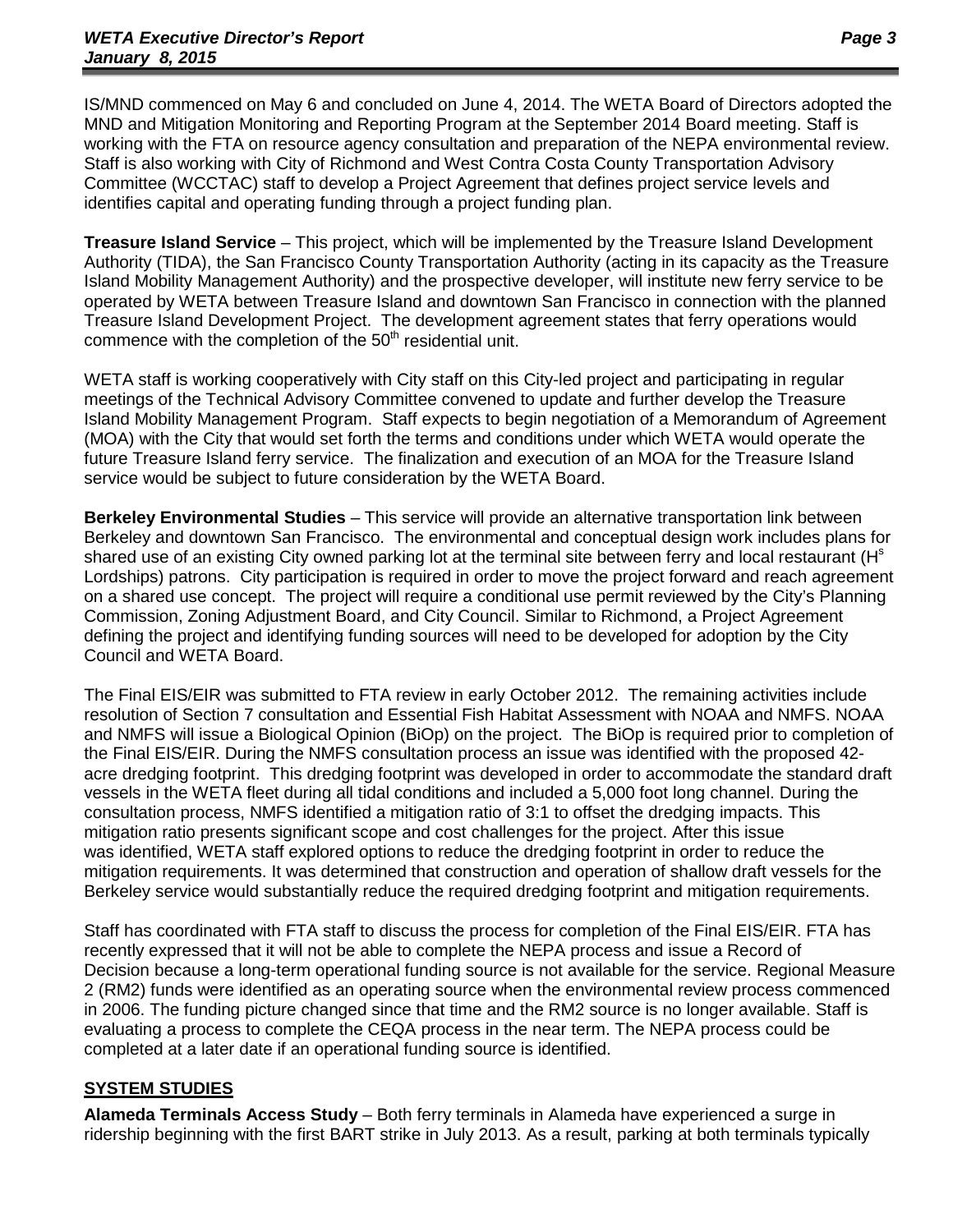spills onto adjacent streets and informal parking lots. WETA will partner with the City of Alameda staff to prepare plans to address the immediate issue and identify mid- to long-term solutions. Staff has secured the consultant services of Nelson Nygaard through its on-call planning agreement with KPFF, Inc. to support the project.

Staff has concluded its initial public outreach efforts, including a series of public workshops, coordination with AC Transit, and an informational presentation to the City of Alameda's Transportation Commission. A subcommittee of Transportation Commission members, AC Transit staff, nearby non-profit organizations, and local transportation advocates was formed by the City of Alameda to review and advocate for future access improvements at both the Main Street and Harbor Bay terminals. A draft study including an action plan will be released in early 2015 for public comment. The study will include preliminary access improvement recommendations and funding strategies for each terminal. Pending public comments received on the draft study, a final draft will be prepared and presented to the Board at a future meeting.

**Alameda Seaplane Lagoon Study** - The City of Alameda has proposed a new ferry terminal located along Seaplane Lagoon at Alameda Point. Consistent with terms of the 2014 Transition Agreement executed between WETA and the City of Alameda, both parties are working together to explore the viability of a new ferry service connecting Seaplane Lagoon and San Francisco. WETA staff has met regularly with staff from the cities of Alameda and Oakland along with the Port of Oakland to prepare an operational evaluation of a Seaplane Lagoon ferry service. The goal of the evaluation is to identify the range of alternatives for ferry service in the central bay considering terminals at Seaplane Lagoon, Main Street and/or Clay Street in Oakland. The costs, service quality and ridership implications of each service scenario will be estimated. The results of the evaluation will ultimately feed into a concept engineering analysis that will estimate capital costs and permitting requirements for a new facility.

Staff is working with the City of Alameda to draft a Memorandum of Agreement (MOA) that would set forth the terms and conditions under which a Seaplane Lagoon Ferry Service would be implemented, including construction of new facilities and service operations. The finalization and execution of an MOA for the Seaplane Lagoon service would be subject to future consideration by the WETA Board and the City of Alameda.

**Warriors Arena/Mission Bay Ferry Terminal** – The Golden State Warriors basketball team has identified a preferred arena site at the foot of 16<sup>th</sup> Street in the Mission Bay neighborhood of San Francisco. A Mission Bay ferry terminal has been identified in both WETA and City of San Francisco planning documents as a potential future infrastructure investment but no significant planning or development work has been conducted to date and no funding exists to develop this as a terminal site. Staff will continue to coordinate with the Port of San Francisco, and the City of San Francisco along with other relevant stakeholders, including the Warriors, to consider how the agency may play a role in integrating the development of this project with existing and/or future WETA ferry services to San Francisco as opportunities present themselves.

**Site Feasibility Studies** – Site feasibility reports have been prepared in cooperation with the cities of Hercules, Martinez, Antioch and Redwood City in an effort to identify site constraints and design requirements and better understand project feasibility and costs associated with development of terminals and services to these cities. The Contra Costa County Transportation Authority, as the county transportation planning and funding authority, has utilized this information to develop a Financial Feasibility of Contra Costa Ferry Service Report (completed June 2014) to assess the feasibility of implementing ferry services in the county. The report concludes that of the candidate ferry terminals in Contra Costa County, only the Richmond project is financially feasible at this time.

### **OPERATIONS REPORT**

The Monthly Operating Statistics Report for November 2014 is provided as Attachment A.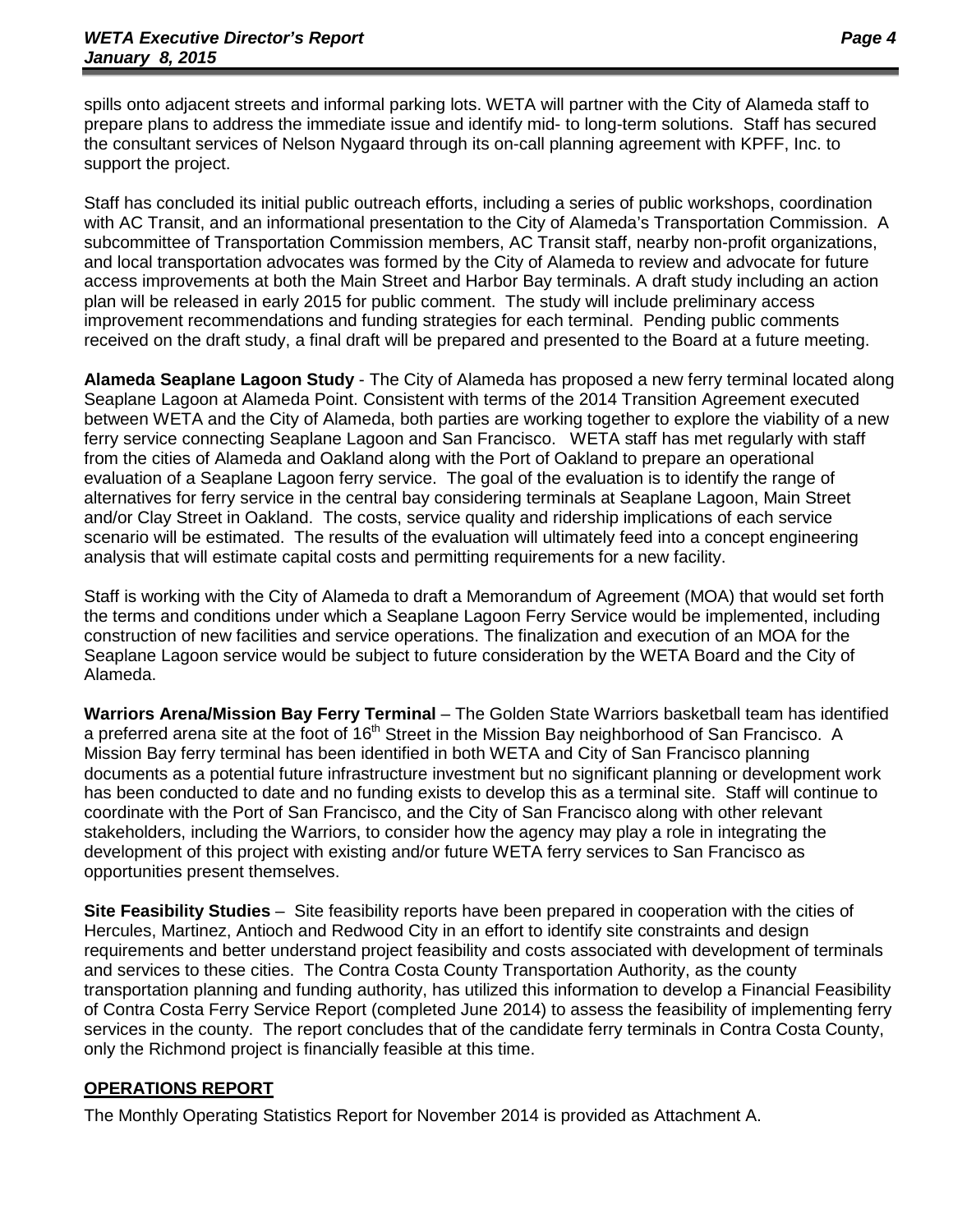### **Attachment A**

### **Monthly Operating Statistics Report November 2014**

|                  |                            |                                            | Alameda/       |                   | <b>South San</b> |           |                                                                                                            |
|------------------|----------------------------|--------------------------------------------|----------------|-------------------|------------------|-----------|------------------------------------------------------------------------------------------------------------|
|                  |                            |                                            | <b>Oakland</b> | <b>Harbor Bay</b> | <b>Francisco</b> | Vallejo*  | Systemwide                                                                                                 |
|                  |                            | Total Passengers November 2014             | 53,817         | 18,152            | 8,140            | 53,752    | 133,861                                                                                                    |
|                  | vs. last<br>month          | <b>Total Passengers October 2014</b>       | 90,096         | 23,852            | 10,029           | 83,653    | 207,630                                                                                                    |
|                  |                            | Percent change                             | $-40.27%$      | $-23.90%$         | $-18.84%$        | $-35.74%$ | $-35.53%$                                                                                                  |
|                  | еāг                        | Total Passengers November 2014             | 53,817         | 18,152            | 8,140            | 53,752    | 133,861                                                                                                    |
|                  | s. same<br>month<br>last y | Total Passengers November 2013             | 53,613         | 17,686            | 6,221            | 55,240    | 132,760<br>0.83%<br>944,347<br>944,789<br>$-0.05%$<br>5,378<br>129<br>1,040<br>20,205<br>143,503<br>\$2.80 |
| Ridership        | $\overline{\mathcal{S}}$   | Percent change                             | 0.38%          | 2.63%             | 30.85%           | $-2.69%$  |                                                                                                            |
|                  | prior<br>o date            | <b>Total Passengers Current FY To Date</b> | 412,454        | 105,976           | 42,685           | 383,232   |                                                                                                            |
|                  | $\overline{5}$             | Total Passengers Last FY To Date **        | 421,004        | 110,391           | 36,115           | 377,279   |                                                                                                            |
|                  | $\frac{1}{2}$              | Percent change                             | $-2.03%$       | $-4.00%$          | 18.19%           | 1.58%     |                                                                                                            |
|                  |                            | Avg Weekday Ridership November 2014        | 1,937          | 864               | 388              | 2,189     |                                                                                                            |
|                  |                            | Passengers Per Hour                        | 137            | 168               | 60               | 133       |                                                                                                            |
| <b>Ops Stats</b> |                            | <b>Revenue Hours</b>                       | 392            | 108               | 135              | 405       |                                                                                                            |
|                  |                            | <b>Revenue Miles</b>                       | 4,717          | 2,435             | 2,095            | 10,958    |                                                                                                            |
| Fuel             |                            | Fuel Used (gallons)                        | 28,103         | 10,869            | 14,095           | 90,436    |                                                                                                            |
|                  |                            | Avg Cost per gallon                        | \$2.81         | \$2.81            | \$2.81           | \$2.75    |                                                                                                            |

*\* Vallejo ridership includes ferry + 4186 Route 200 bus passengers.*

*\*\* Includes ridership during July and October 2013 BART strikes and Sept 2013 Bay Bridge closure.*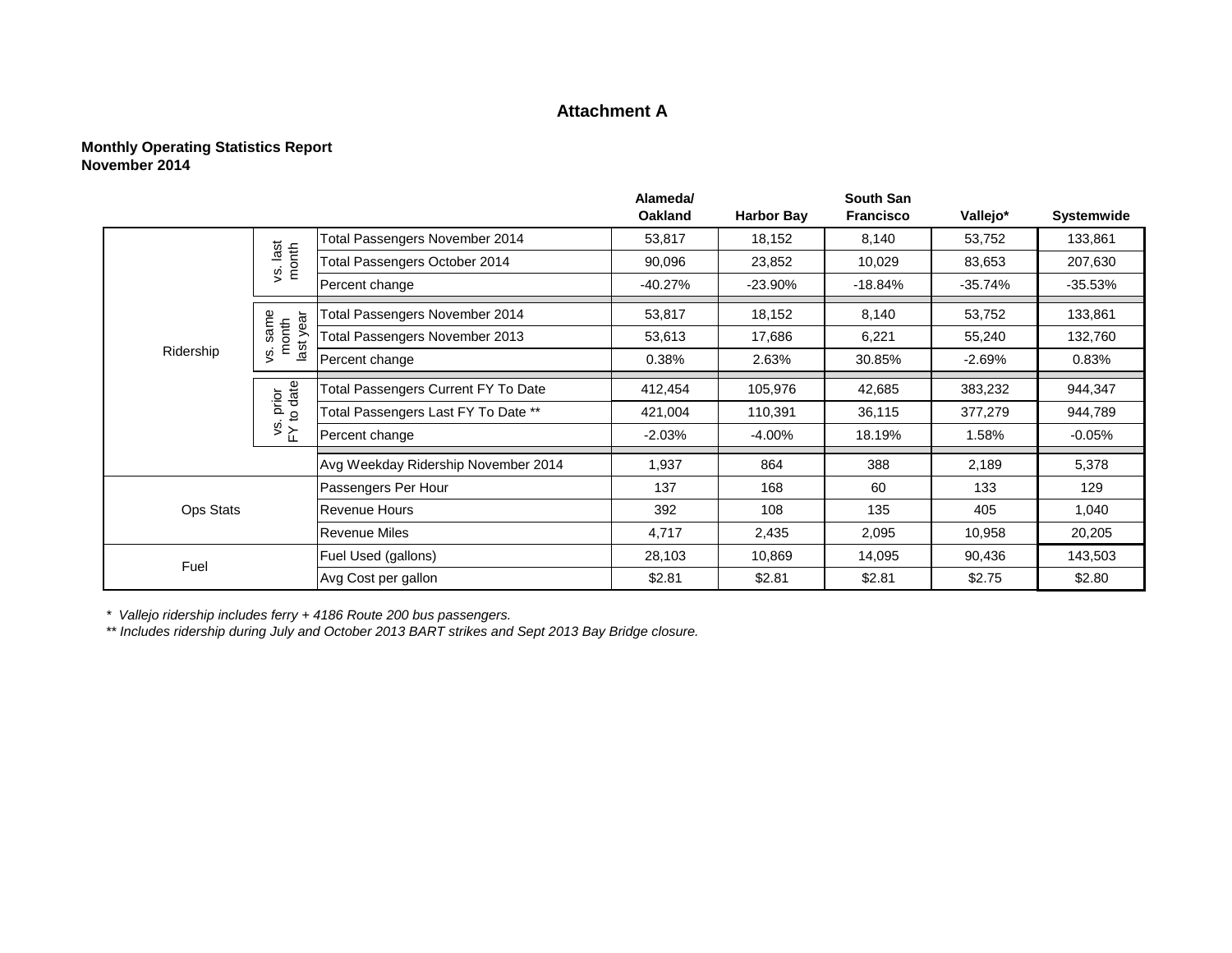### **MEMORANDUM**

### **TO: Board Members**

**FROM: Nina Rannells, Executive Director Lynne Yu, Manager, Finance & Grants** 

### **SUBJECT: Monthly Review of FY 2014/15 Financial Statements for Five Months Ending November 30, 2014**

### *Recommendation*

There is no recommendation associated with this informational item.

### *Summary*

This report provides the attached FY 2014/15 Financial Statements for five months ending November 30, 2014.

#### **Operating Budget vs. Actual**

|                                       | <b>Prior Actual</b> | <b>Current Budget</b> | <b>Current Actual</b> |
|---------------------------------------|---------------------|-----------------------|-----------------------|
| <b>Revenues - Year To Date:</b>       |                     |                       |                       |
| Fare Revenue                          | 6,163,794           | 6,080,472             | 6,190,400             |
| Local Bridge Toll Revenue             | 5,686,015           | 7,813,060             | 6,375,077             |
| <b>Other Revenue</b>                  | 847                 |                       | 500                   |
| <b>Total Operating Revenues</b>       | 11,850,656          | 13,893,532            | 12,565,977            |
| <b>Expenses - Year To Date:</b>       |                     |                       |                       |
| Planning & Administration             | 804,005             | 1,257,534             | 796,035               |
| <b>Ferry Services</b>                 | 11,046,650          | 12,635,998            | 11,769,943            |
| <b>Total Operatings Expenses</b>      | 11,850,655          | 13,893,532            | 12,565,977            |
| <b>System-Wide Farebox Recovery %</b> | 56%                 | 48%                   | 53%                   |

### **Capital Acutal and % of Total Budget**

|                               | <b>YTD Acutal</b> | % of FY 2014/15<br><b>Budget</b> |
|-------------------------------|-------------------|----------------------------------|
| <b>Revenues:</b>              |                   |                                  |
| <b>Federal Funds</b>          | 1,534,503         | 8.76%                            |
| <b>State Funds</b>            | 5,108,336         | 23.30%                           |
| <b>Bridge Toll Revenues</b>   | 177,864           | 3.09%                            |
| <b>Other Local Funds</b>      | 87,703            | 2.36%                            |
| <b>Total Capital Revenues</b> | 6,908,406         | 14.13%                           |
| <b>Expenses:</b>              |                   |                                  |
| <b>Total Capital Expenses</b> | 6,908,406         | 14.13%                           |
|                               |                   |                                  |

### *Fiscal Impact*

There is no fiscal impact associated with this informational item.

\*\*\*END\*\*\*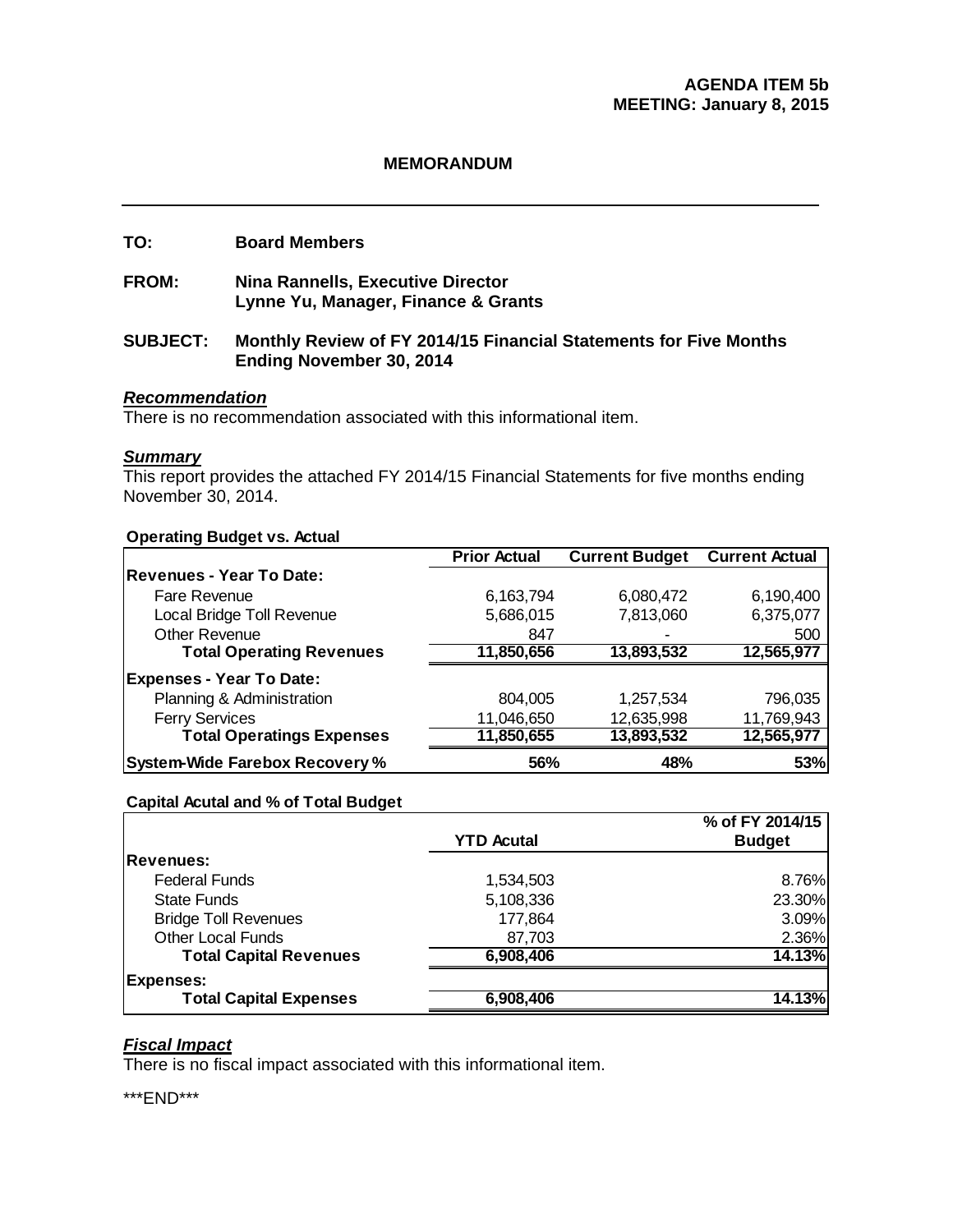### **San Francisco Bay Area Water Emergency Transportation Authority FY 2014/15 Statement of Revenues and Expenses For Five Months Ending 11/30/2014**

| Year - To - Date<br>Total<br>FY 2014/15<br>FY 2014/15<br>% of<br><b>Current</b><br>FY2013/14<br>FY 2014/15<br><b>Month</b><br><b>Budget</b><br><b>Budget</b><br>Actual<br><b>Actual</b><br><b>Budget</b><br><b>OPERATING EXPENSES</b><br><u>PLANNING &amp; GENERAL ADMIN:</u><br>101,288<br>466,648<br>604,036<br>494,538<br>1,441,000<br>Wages and Fringe Benefits<br>34.3%<br><b>Services</b><br>56,892<br>276,807<br>679,068<br>254,147<br>1,620,000<br>15.7%<br>Materials and Supplies<br>578<br>15,510<br>3,597<br>6,062<br>37,000<br>9.7%<br>4,077<br><b>Utilities</b><br>1,402<br>8,803<br>3,708<br>21,000<br>17.7%<br>7,964<br>16,370<br>18,335<br>19,000<br>Insurance<br>96.5%<br>39,319<br>Miscellaneous<br>9,737<br>46,110<br>28,197<br>110,000<br>25.6%<br><b>Leases and Rentals</b><br>23,686<br>111,500<br>119,885<br>115,508<br>286,000<br>40.4%<br>Admin Overhead Expense Transfer<br>(28, 838)<br>(116, 779)<br>(223, 841)<br>(121, 995)<br>(534,000)<br>22.8%<br>Sub-Total Planning & Gen Admin<br>164,746<br>804,005<br>1,257,534<br>796,035<br>3,000,000<br>26.5%<br><b>FERRY OPERATIONS:</b><br><b>Harbor Bay FerryService</b><br>Purchased Transportation<br>106,085<br>688,885<br>734,610<br>549,824<br>1,752,500<br>31.4%<br>Fuel - Diesel & Urea<br>30,578<br>220,661<br>247,986<br>179,960<br>591,600<br>30.4%<br><b>Other Direct Operating Expenses</b><br>26,740<br>134,782<br>265,633<br>633,700<br>147,615<br>23.3%<br>Admin Overhead Expense Transfer<br>5,891<br>25,968<br>49,044<br>23,633<br>117,000<br>20.2%<br><b>Sub-Total Harbor Bay</b><br>169,294<br>1,070,295<br>1,297,272<br>901,031<br>3,094,800<br>29.1%<br>Farebox Recovery <sup>1</sup><br>43%<br>47%<br>40%<br>52%<br>40%<br><b>Alameda/Oakland Ferry Service</b><br><b>Purchased Transportation</b><br>334,685<br>1,944,078<br>1,857,168<br>2,413,913<br>4,430,500<br>54.5%<br>Fuel - Diesel & Urea<br>79,058<br>638,420<br>774,264<br>607,474<br>1,847,100<br>32.9%<br><b>Other Direct Operating Expenses</b><br>51,835<br>358,297<br>518,523<br>287,538<br>1,237,000<br>23.2%<br>Admin Overhead Expense Transfer<br>11,180<br>43,778<br>87,608<br>46,817<br>209,000<br>22.4%<br>Sub-Total Alameda/Oakland<br>476,758<br>2,984,573<br>3,237,564<br>3,355,742<br>7,723,600<br>43.4%<br>Farebox Recovery <sup>1</sup><br>42%<br>66%<br>56%<br>56%<br>56%<br><b>Vallejo FerryService</b><br><b>Purchased Transportation</b><br>708,111<br>3,636,407<br>2,990,643<br>3,136,248<br>7,481,900<br>48.6%<br>Fuel - Diesel & Urea<br>248,399<br>2,236,109<br>2,672,260<br>2,045,057<br>6,375,000<br>32.1%<br><b>Other Direct Operating Expenses</b><br>92,063<br>441.836<br>666,367<br>400,251<br>1,589,700<br>25.2%<br>Admin Overhead Expense Transfer<br>4,910<br>20,948<br>30,600<br>22.674<br>73,000<br>31.1%<br><b>Sub-Total Vallejo</b><br>1,053,483<br>5,689,536<br>6,505,476<br>6,104,388<br>15,519,600<br>39.3%<br><b>Farebox Recovery</b><br>61%<br>58%<br>54%<br>53%<br>54%<br><b>South San Francisco FerryService</b><br>858,367<br>911.209<br>946,945<br>2,173,800<br><b>Purchased Transportation</b><br>198.107<br>43.6%<br>Fuel - Diesel & Urea<br>39,652<br>272,724<br>339,115<br>256,079<br>809,000<br>31.7%<br><b>Other Direct Operating Expenses</b><br>35,216<br>145,069<br>288,772<br>176,886<br>688,900<br>25.7%<br>Admin Overhead Expense Transfer<br>56,589<br>6,857<br>26,085<br>28,871<br>135,000<br>21.4%<br>Sub-Total South San Francisco<br>1,408,781<br>279,832<br>1,302,246<br>1,595,685<br>3,806,700<br>37.0%<br>19%<br><b>Farebox Recovery</b><br>18%<br>14%<br>20%<br>14%<br>2,144,112<br>11,850,655<br>13,893,532<br>12,565,977<br>33,144,700<br>37.9%<br><b>OPERATING REVENUES</b><br>884,009<br>6,163,794<br>6,080,472<br>6,190,400<br>14,505,700<br>Fare Revenue<br>42.7%<br>Local - Bridge Toll<br>1,260,103<br>5,686,015<br>7,813,060<br>6,375,077<br>18,639,000<br>34.2%<br>Local - Other Revenue<br>847<br>500<br>0% |                                 |            |            |            | % of Year Elapsed | 41.9% |
|--------------------------------------------------------------------------------------------------------------------------------------------------------------------------------------------------------------------------------------------------------------------------------------------------------------------------------------------------------------------------------------------------------------------------------------------------------------------------------------------------------------------------------------------------------------------------------------------------------------------------------------------------------------------------------------------------------------------------------------------------------------------------------------------------------------------------------------------------------------------------------------------------------------------------------------------------------------------------------------------------------------------------------------------------------------------------------------------------------------------------------------------------------------------------------------------------------------------------------------------------------------------------------------------------------------------------------------------------------------------------------------------------------------------------------------------------------------------------------------------------------------------------------------------------------------------------------------------------------------------------------------------------------------------------------------------------------------------------------------------------------------------------------------------------------------------------------------------------------------------------------------------------------------------------------------------------------------------------------------------------------------------------------------------------------------------------------------------------------------------------------------------------------------------------------------------------------------------------------------------------------------------------------------------------------------------------------------------------------------------------------------------------------------------------------------------------------------------------------------------------------------------------------------------------------------------------------------------------------------------------------------------------------------------------------------------------------------------------------------------------------------------------------------------------------------------------------------------------------------------------------------------------------------------------------------------------------------------------------------------------------------------------------------------------------------------------------------------------------------------------------------------------------------------------------------------------------------------------------------------------------------------------------------------------------------------------------------------------------------------------------------------------------------------------------------------------------------------------------------------------------------------------------------------------------------------------------------------------------------------------------------------------------------------------------------------------------------------------------------------------------------------------------------------------------------------------------------------------------------------------------------------------------------------------------------------------------|---------------------------------|------------|------------|------------|-------------------|-------|
|                                                                                                                                                                                                                                                                                                                                                                                                                                                                                                                                                                                                                                                                                                                                                                                                                                                                                                                                                                                                                                                                                                                                                                                                                                                                                                                                                                                                                                                                                                                                                                                                                                                                                                                                                                                                                                                                                                                                                                                                                                                                                                                                                                                                                                                                                                                                                                                                                                                                                                                                                                                                                                                                                                                                                                                                                                                                                                                                                                                                                                                                                                                                                                                                                                                                                                                                                                                                                                                                                                                                                                                                                                                                                                                                                                                                                                                                                                                                                        |                                 |            |            |            |                   |       |
|                                                                                                                                                                                                                                                                                                                                                                                                                                                                                                                                                                                                                                                                                                                                                                                                                                                                                                                                                                                                                                                                                                                                                                                                                                                                                                                                                                                                                                                                                                                                                                                                                                                                                                                                                                                                                                                                                                                                                                                                                                                                                                                                                                                                                                                                                                                                                                                                                                                                                                                                                                                                                                                                                                                                                                                                                                                                                                                                                                                                                                                                                                                                                                                                                                                                                                                                                                                                                                                                                                                                                                                                                                                                                                                                                                                                                                                                                                                                                        |                                 |            |            |            |                   |       |
|                                                                                                                                                                                                                                                                                                                                                                                                                                                                                                                                                                                                                                                                                                                                                                                                                                                                                                                                                                                                                                                                                                                                                                                                                                                                                                                                                                                                                                                                                                                                                                                                                                                                                                                                                                                                                                                                                                                                                                                                                                                                                                                                                                                                                                                                                                                                                                                                                                                                                                                                                                                                                                                                                                                                                                                                                                                                                                                                                                                                                                                                                                                                                                                                                                                                                                                                                                                                                                                                                                                                                                                                                                                                                                                                                                                                                                                                                                                                                        |                                 |            |            |            |                   |       |
|                                                                                                                                                                                                                                                                                                                                                                                                                                                                                                                                                                                                                                                                                                                                                                                                                                                                                                                                                                                                                                                                                                                                                                                                                                                                                                                                                                                                                                                                                                                                                                                                                                                                                                                                                                                                                                                                                                                                                                                                                                                                                                                                                                                                                                                                                                                                                                                                                                                                                                                                                                                                                                                                                                                                                                                                                                                                                                                                                                                                                                                                                                                                                                                                                                                                                                                                                                                                                                                                                                                                                                                                                                                                                                                                                                                                                                                                                                                                                        |                                 |            |            |            |                   |       |
|                                                                                                                                                                                                                                                                                                                                                                                                                                                                                                                                                                                                                                                                                                                                                                                                                                                                                                                                                                                                                                                                                                                                                                                                                                                                                                                                                                                                                                                                                                                                                                                                                                                                                                                                                                                                                                                                                                                                                                                                                                                                                                                                                                                                                                                                                                                                                                                                                                                                                                                                                                                                                                                                                                                                                                                                                                                                                                                                                                                                                                                                                                                                                                                                                                                                                                                                                                                                                                                                                                                                                                                                                                                                                                                                                                                                                                                                                                                                                        |                                 |            |            |            |                   |       |
|                                                                                                                                                                                                                                                                                                                                                                                                                                                                                                                                                                                                                                                                                                                                                                                                                                                                                                                                                                                                                                                                                                                                                                                                                                                                                                                                                                                                                                                                                                                                                                                                                                                                                                                                                                                                                                                                                                                                                                                                                                                                                                                                                                                                                                                                                                                                                                                                                                                                                                                                                                                                                                                                                                                                                                                                                                                                                                                                                                                                                                                                                                                                                                                                                                                                                                                                                                                                                                                                                                                                                                                                                                                                                                                                                                                                                                                                                                                                                        |                                 |            |            |            |                   |       |
|                                                                                                                                                                                                                                                                                                                                                                                                                                                                                                                                                                                                                                                                                                                                                                                                                                                                                                                                                                                                                                                                                                                                                                                                                                                                                                                                                                                                                                                                                                                                                                                                                                                                                                                                                                                                                                                                                                                                                                                                                                                                                                                                                                                                                                                                                                                                                                                                                                                                                                                                                                                                                                                                                                                                                                                                                                                                                                                                                                                                                                                                                                                                                                                                                                                                                                                                                                                                                                                                                                                                                                                                                                                                                                                                                                                                                                                                                                                                                        |                                 |            |            |            |                   |       |
|                                                                                                                                                                                                                                                                                                                                                                                                                                                                                                                                                                                                                                                                                                                                                                                                                                                                                                                                                                                                                                                                                                                                                                                                                                                                                                                                                                                                                                                                                                                                                                                                                                                                                                                                                                                                                                                                                                                                                                                                                                                                                                                                                                                                                                                                                                                                                                                                                                                                                                                                                                                                                                                                                                                                                                                                                                                                                                                                                                                                                                                                                                                                                                                                                                                                                                                                                                                                                                                                                                                                                                                                                                                                                                                                                                                                                                                                                                                                                        |                                 |            |            |            |                   |       |
|                                                                                                                                                                                                                                                                                                                                                                                                                                                                                                                                                                                                                                                                                                                                                                                                                                                                                                                                                                                                                                                                                                                                                                                                                                                                                                                                                                                                                                                                                                                                                                                                                                                                                                                                                                                                                                                                                                                                                                                                                                                                                                                                                                                                                                                                                                                                                                                                                                                                                                                                                                                                                                                                                                                                                                                                                                                                                                                                                                                                                                                                                                                                                                                                                                                                                                                                                                                                                                                                                                                                                                                                                                                                                                                                                                                                                                                                                                                                                        |                                 |            |            |            |                   |       |
|                                                                                                                                                                                                                                                                                                                                                                                                                                                                                                                                                                                                                                                                                                                                                                                                                                                                                                                                                                                                                                                                                                                                                                                                                                                                                                                                                                                                                                                                                                                                                                                                                                                                                                                                                                                                                                                                                                                                                                                                                                                                                                                                                                                                                                                                                                                                                                                                                                                                                                                                                                                                                                                                                                                                                                                                                                                                                                                                                                                                                                                                                                                                                                                                                                                                                                                                                                                                                                                                                                                                                                                                                                                                                                                                                                                                                                                                                                                                                        |                                 |            |            |            |                   |       |
|                                                                                                                                                                                                                                                                                                                                                                                                                                                                                                                                                                                                                                                                                                                                                                                                                                                                                                                                                                                                                                                                                                                                                                                                                                                                                                                                                                                                                                                                                                                                                                                                                                                                                                                                                                                                                                                                                                                                                                                                                                                                                                                                                                                                                                                                                                                                                                                                                                                                                                                                                                                                                                                                                                                                                                                                                                                                                                                                                                                                                                                                                                                                                                                                                                                                                                                                                                                                                                                                                                                                                                                                                                                                                                                                                                                                                                                                                                                                                        |                                 |            |            |            |                   |       |
|                                                                                                                                                                                                                                                                                                                                                                                                                                                                                                                                                                                                                                                                                                                                                                                                                                                                                                                                                                                                                                                                                                                                                                                                                                                                                                                                                                                                                                                                                                                                                                                                                                                                                                                                                                                                                                                                                                                                                                                                                                                                                                                                                                                                                                                                                                                                                                                                                                                                                                                                                                                                                                                                                                                                                                                                                                                                                                                                                                                                                                                                                                                                                                                                                                                                                                                                                                                                                                                                                                                                                                                                                                                                                                                                                                                                                                                                                                                                                        |                                 |            |            |            |                   |       |
|                                                                                                                                                                                                                                                                                                                                                                                                                                                                                                                                                                                                                                                                                                                                                                                                                                                                                                                                                                                                                                                                                                                                                                                                                                                                                                                                                                                                                                                                                                                                                                                                                                                                                                                                                                                                                                                                                                                                                                                                                                                                                                                                                                                                                                                                                                                                                                                                                                                                                                                                                                                                                                                                                                                                                                                                                                                                                                                                                                                                                                                                                                                                                                                                                                                                                                                                                                                                                                                                                                                                                                                                                                                                                                                                                                                                                                                                                                                                                        |                                 |            |            |            |                   |       |
|                                                                                                                                                                                                                                                                                                                                                                                                                                                                                                                                                                                                                                                                                                                                                                                                                                                                                                                                                                                                                                                                                                                                                                                                                                                                                                                                                                                                                                                                                                                                                                                                                                                                                                                                                                                                                                                                                                                                                                                                                                                                                                                                                                                                                                                                                                                                                                                                                                                                                                                                                                                                                                                                                                                                                                                                                                                                                                                                                                                                                                                                                                                                                                                                                                                                                                                                                                                                                                                                                                                                                                                                                                                                                                                                                                                                                                                                                                                                                        |                                 |            |            |            |                   |       |
|                                                                                                                                                                                                                                                                                                                                                                                                                                                                                                                                                                                                                                                                                                                                                                                                                                                                                                                                                                                                                                                                                                                                                                                                                                                                                                                                                                                                                                                                                                                                                                                                                                                                                                                                                                                                                                                                                                                                                                                                                                                                                                                                                                                                                                                                                                                                                                                                                                                                                                                                                                                                                                                                                                                                                                                                                                                                                                                                                                                                                                                                                                                                                                                                                                                                                                                                                                                                                                                                                                                                                                                                                                                                                                                                                                                                                                                                                                                                                        |                                 |            |            |            |                   |       |
|                                                                                                                                                                                                                                                                                                                                                                                                                                                                                                                                                                                                                                                                                                                                                                                                                                                                                                                                                                                                                                                                                                                                                                                                                                                                                                                                                                                                                                                                                                                                                                                                                                                                                                                                                                                                                                                                                                                                                                                                                                                                                                                                                                                                                                                                                                                                                                                                                                                                                                                                                                                                                                                                                                                                                                                                                                                                                                                                                                                                                                                                                                                                                                                                                                                                                                                                                                                                                                                                                                                                                                                                                                                                                                                                                                                                                                                                                                                                                        |                                 |            |            |            |                   |       |
|                                                                                                                                                                                                                                                                                                                                                                                                                                                                                                                                                                                                                                                                                                                                                                                                                                                                                                                                                                                                                                                                                                                                                                                                                                                                                                                                                                                                                                                                                                                                                                                                                                                                                                                                                                                                                                                                                                                                                                                                                                                                                                                                                                                                                                                                                                                                                                                                                                                                                                                                                                                                                                                                                                                                                                                                                                                                                                                                                                                                                                                                                                                                                                                                                                                                                                                                                                                                                                                                                                                                                                                                                                                                                                                                                                                                                                                                                                                                                        |                                 |            |            |            |                   |       |
|                                                                                                                                                                                                                                                                                                                                                                                                                                                                                                                                                                                                                                                                                                                                                                                                                                                                                                                                                                                                                                                                                                                                                                                                                                                                                                                                                                                                                                                                                                                                                                                                                                                                                                                                                                                                                                                                                                                                                                                                                                                                                                                                                                                                                                                                                                                                                                                                                                                                                                                                                                                                                                                                                                                                                                                                                                                                                                                                                                                                                                                                                                                                                                                                                                                                                                                                                                                                                                                                                                                                                                                                                                                                                                                                                                                                                                                                                                                                                        |                                 |            |            |            |                   |       |
|                                                                                                                                                                                                                                                                                                                                                                                                                                                                                                                                                                                                                                                                                                                                                                                                                                                                                                                                                                                                                                                                                                                                                                                                                                                                                                                                                                                                                                                                                                                                                                                                                                                                                                                                                                                                                                                                                                                                                                                                                                                                                                                                                                                                                                                                                                                                                                                                                                                                                                                                                                                                                                                                                                                                                                                                                                                                                                                                                                                                                                                                                                                                                                                                                                                                                                                                                                                                                                                                                                                                                                                                                                                                                                                                                                                                                                                                                                                                                        |                                 |            |            |            |                   |       |
|                                                                                                                                                                                                                                                                                                                                                                                                                                                                                                                                                                                                                                                                                                                                                                                                                                                                                                                                                                                                                                                                                                                                                                                                                                                                                                                                                                                                                                                                                                                                                                                                                                                                                                                                                                                                                                                                                                                                                                                                                                                                                                                                                                                                                                                                                                                                                                                                                                                                                                                                                                                                                                                                                                                                                                                                                                                                                                                                                                                                                                                                                                                                                                                                                                                                                                                                                                                                                                                                                                                                                                                                                                                                                                                                                                                                                                                                                                                                                        |                                 |            |            |            |                   |       |
|                                                                                                                                                                                                                                                                                                                                                                                                                                                                                                                                                                                                                                                                                                                                                                                                                                                                                                                                                                                                                                                                                                                                                                                                                                                                                                                                                                                                                                                                                                                                                                                                                                                                                                                                                                                                                                                                                                                                                                                                                                                                                                                                                                                                                                                                                                                                                                                                                                                                                                                                                                                                                                                                                                                                                                                                                                                                                                                                                                                                                                                                                                                                                                                                                                                                                                                                                                                                                                                                                                                                                                                                                                                                                                                                                                                                                                                                                                                                                        |                                 |            |            |            |                   |       |
|                                                                                                                                                                                                                                                                                                                                                                                                                                                                                                                                                                                                                                                                                                                                                                                                                                                                                                                                                                                                                                                                                                                                                                                                                                                                                                                                                                                                                                                                                                                                                                                                                                                                                                                                                                                                                                                                                                                                                                                                                                                                                                                                                                                                                                                                                                                                                                                                                                                                                                                                                                                                                                                                                                                                                                                                                                                                                                                                                                                                                                                                                                                                                                                                                                                                                                                                                                                                                                                                                                                                                                                                                                                                                                                                                                                                                                                                                                                                                        |                                 |            |            |            |                   |       |
|                                                                                                                                                                                                                                                                                                                                                                                                                                                                                                                                                                                                                                                                                                                                                                                                                                                                                                                                                                                                                                                                                                                                                                                                                                                                                                                                                                                                                                                                                                                                                                                                                                                                                                                                                                                                                                                                                                                                                                                                                                                                                                                                                                                                                                                                                                                                                                                                                                                                                                                                                                                                                                                                                                                                                                                                                                                                                                                                                                                                                                                                                                                                                                                                                                                                                                                                                                                                                                                                                                                                                                                                                                                                                                                                                                                                                                                                                                                                                        |                                 |            |            |            |                   |       |
|                                                                                                                                                                                                                                                                                                                                                                                                                                                                                                                                                                                                                                                                                                                                                                                                                                                                                                                                                                                                                                                                                                                                                                                                                                                                                                                                                                                                                                                                                                                                                                                                                                                                                                                                                                                                                                                                                                                                                                                                                                                                                                                                                                                                                                                                                                                                                                                                                                                                                                                                                                                                                                                                                                                                                                                                                                                                                                                                                                                                                                                                                                                                                                                                                                                                                                                                                                                                                                                                                                                                                                                                                                                                                                                                                                                                                                                                                                                                                        |                                 |            |            |            |                   |       |
|                                                                                                                                                                                                                                                                                                                                                                                                                                                                                                                                                                                                                                                                                                                                                                                                                                                                                                                                                                                                                                                                                                                                                                                                                                                                                                                                                                                                                                                                                                                                                                                                                                                                                                                                                                                                                                                                                                                                                                                                                                                                                                                                                                                                                                                                                                                                                                                                                                                                                                                                                                                                                                                                                                                                                                                                                                                                                                                                                                                                                                                                                                                                                                                                                                                                                                                                                                                                                                                                                                                                                                                                                                                                                                                                                                                                                                                                                                                                                        |                                 |            |            |            |                   |       |
|                                                                                                                                                                                                                                                                                                                                                                                                                                                                                                                                                                                                                                                                                                                                                                                                                                                                                                                                                                                                                                                                                                                                                                                                                                                                                                                                                                                                                                                                                                                                                                                                                                                                                                                                                                                                                                                                                                                                                                                                                                                                                                                                                                                                                                                                                                                                                                                                                                                                                                                                                                                                                                                                                                                                                                                                                                                                                                                                                                                                                                                                                                                                                                                                                                                                                                                                                                                                                                                                                                                                                                                                                                                                                                                                                                                                                                                                                                                                                        |                                 |            |            |            |                   |       |
|                                                                                                                                                                                                                                                                                                                                                                                                                                                                                                                                                                                                                                                                                                                                                                                                                                                                                                                                                                                                                                                                                                                                                                                                                                                                                                                                                                                                                                                                                                                                                                                                                                                                                                                                                                                                                                                                                                                                                                                                                                                                                                                                                                                                                                                                                                                                                                                                                                                                                                                                                                                                                                                                                                                                                                                                                                                                                                                                                                                                                                                                                                                                                                                                                                                                                                                                                                                                                                                                                                                                                                                                                                                                                                                                                                                                                                                                                                                                                        |                                 |            |            |            |                   |       |
|                                                                                                                                                                                                                                                                                                                                                                                                                                                                                                                                                                                                                                                                                                                                                                                                                                                                                                                                                                                                                                                                                                                                                                                                                                                                                                                                                                                                                                                                                                                                                                                                                                                                                                                                                                                                                                                                                                                                                                                                                                                                                                                                                                                                                                                                                                                                                                                                                                                                                                                                                                                                                                                                                                                                                                                                                                                                                                                                                                                                                                                                                                                                                                                                                                                                                                                                                                                                                                                                                                                                                                                                                                                                                                                                                                                                                                                                                                                                                        |                                 |            |            |            |                   |       |
|                                                                                                                                                                                                                                                                                                                                                                                                                                                                                                                                                                                                                                                                                                                                                                                                                                                                                                                                                                                                                                                                                                                                                                                                                                                                                                                                                                                                                                                                                                                                                                                                                                                                                                                                                                                                                                                                                                                                                                                                                                                                                                                                                                                                                                                                                                                                                                                                                                                                                                                                                                                                                                                                                                                                                                                                                                                                                                                                                                                                                                                                                                                                                                                                                                                                                                                                                                                                                                                                                                                                                                                                                                                                                                                                                                                                                                                                                                                                                        |                                 |            |            |            |                   |       |
|                                                                                                                                                                                                                                                                                                                                                                                                                                                                                                                                                                                                                                                                                                                                                                                                                                                                                                                                                                                                                                                                                                                                                                                                                                                                                                                                                                                                                                                                                                                                                                                                                                                                                                                                                                                                                                                                                                                                                                                                                                                                                                                                                                                                                                                                                                                                                                                                                                                                                                                                                                                                                                                                                                                                                                                                                                                                                                                                                                                                                                                                                                                                                                                                                                                                                                                                                                                                                                                                                                                                                                                                                                                                                                                                                                                                                                                                                                                                                        |                                 |            |            |            |                   |       |
|                                                                                                                                                                                                                                                                                                                                                                                                                                                                                                                                                                                                                                                                                                                                                                                                                                                                                                                                                                                                                                                                                                                                                                                                                                                                                                                                                                                                                                                                                                                                                                                                                                                                                                                                                                                                                                                                                                                                                                                                                                                                                                                                                                                                                                                                                                                                                                                                                                                                                                                                                                                                                                                                                                                                                                                                                                                                                                                                                                                                                                                                                                                                                                                                                                                                                                                                                                                                                                                                                                                                                                                                                                                                                                                                                                                                                                                                                                                                                        |                                 |            |            |            |                   |       |
|                                                                                                                                                                                                                                                                                                                                                                                                                                                                                                                                                                                                                                                                                                                                                                                                                                                                                                                                                                                                                                                                                                                                                                                                                                                                                                                                                                                                                                                                                                                                                                                                                                                                                                                                                                                                                                                                                                                                                                                                                                                                                                                                                                                                                                                                                                                                                                                                                                                                                                                                                                                                                                                                                                                                                                                                                                                                                                                                                                                                                                                                                                                                                                                                                                                                                                                                                                                                                                                                                                                                                                                                                                                                                                                                                                                                                                                                                                                                                        |                                 |            |            |            |                   |       |
|                                                                                                                                                                                                                                                                                                                                                                                                                                                                                                                                                                                                                                                                                                                                                                                                                                                                                                                                                                                                                                                                                                                                                                                                                                                                                                                                                                                                                                                                                                                                                                                                                                                                                                                                                                                                                                                                                                                                                                                                                                                                                                                                                                                                                                                                                                                                                                                                                                                                                                                                                                                                                                                                                                                                                                                                                                                                                                                                                                                                                                                                                                                                                                                                                                                                                                                                                                                                                                                                                                                                                                                                                                                                                                                                                                                                                                                                                                                                                        |                                 |            |            |            |                   |       |
|                                                                                                                                                                                                                                                                                                                                                                                                                                                                                                                                                                                                                                                                                                                                                                                                                                                                                                                                                                                                                                                                                                                                                                                                                                                                                                                                                                                                                                                                                                                                                                                                                                                                                                                                                                                                                                                                                                                                                                                                                                                                                                                                                                                                                                                                                                                                                                                                                                                                                                                                                                                                                                                                                                                                                                                                                                                                                                                                                                                                                                                                                                                                                                                                                                                                                                                                                                                                                                                                                                                                                                                                                                                                                                                                                                                                                                                                                                                                                        |                                 |            |            |            |                   |       |
|                                                                                                                                                                                                                                                                                                                                                                                                                                                                                                                                                                                                                                                                                                                                                                                                                                                                                                                                                                                                                                                                                                                                                                                                                                                                                                                                                                                                                                                                                                                                                                                                                                                                                                                                                                                                                                                                                                                                                                                                                                                                                                                                                                                                                                                                                                                                                                                                                                                                                                                                                                                                                                                                                                                                                                                                                                                                                                                                                                                                                                                                                                                                                                                                                                                                                                                                                                                                                                                                                                                                                                                                                                                                                                                                                                                                                                                                                                                                                        |                                 |            |            |            |                   |       |
|                                                                                                                                                                                                                                                                                                                                                                                                                                                                                                                                                                                                                                                                                                                                                                                                                                                                                                                                                                                                                                                                                                                                                                                                                                                                                                                                                                                                                                                                                                                                                                                                                                                                                                                                                                                                                                                                                                                                                                                                                                                                                                                                                                                                                                                                                                                                                                                                                                                                                                                                                                                                                                                                                                                                                                                                                                                                                                                                                                                                                                                                                                                                                                                                                                                                                                                                                                                                                                                                                                                                                                                                                                                                                                                                                                                                                                                                                                                                                        |                                 |            |            |            |                   |       |
|                                                                                                                                                                                                                                                                                                                                                                                                                                                                                                                                                                                                                                                                                                                                                                                                                                                                                                                                                                                                                                                                                                                                                                                                                                                                                                                                                                                                                                                                                                                                                                                                                                                                                                                                                                                                                                                                                                                                                                                                                                                                                                                                                                                                                                                                                                                                                                                                                                                                                                                                                                                                                                                                                                                                                                                                                                                                                                                                                                                                                                                                                                                                                                                                                                                                                                                                                                                                                                                                                                                                                                                                                                                                                                                                                                                                                                                                                                                                                        |                                 |            |            |            |                   |       |
|                                                                                                                                                                                                                                                                                                                                                                                                                                                                                                                                                                                                                                                                                                                                                                                                                                                                                                                                                                                                                                                                                                                                                                                                                                                                                                                                                                                                                                                                                                                                                                                                                                                                                                                                                                                                                                                                                                                                                                                                                                                                                                                                                                                                                                                                                                                                                                                                                                                                                                                                                                                                                                                                                                                                                                                                                                                                                                                                                                                                                                                                                                                                                                                                                                                                                                                                                                                                                                                                                                                                                                                                                                                                                                                                                                                                                                                                                                                                                        |                                 |            |            |            |                   |       |
|                                                                                                                                                                                                                                                                                                                                                                                                                                                                                                                                                                                                                                                                                                                                                                                                                                                                                                                                                                                                                                                                                                                                                                                                                                                                                                                                                                                                                                                                                                                                                                                                                                                                                                                                                                                                                                                                                                                                                                                                                                                                                                                                                                                                                                                                                                                                                                                                                                                                                                                                                                                                                                                                                                                                                                                                                                                                                                                                                                                                                                                                                                                                                                                                                                                                                                                                                                                                                                                                                                                                                                                                                                                                                                                                                                                                                                                                                                                                                        |                                 |            |            |            |                   |       |
|                                                                                                                                                                                                                                                                                                                                                                                                                                                                                                                                                                                                                                                                                                                                                                                                                                                                                                                                                                                                                                                                                                                                                                                                                                                                                                                                                                                                                                                                                                                                                                                                                                                                                                                                                                                                                                                                                                                                                                                                                                                                                                                                                                                                                                                                                                                                                                                                                                                                                                                                                                                                                                                                                                                                                                                                                                                                                                                                                                                                                                                                                                                                                                                                                                                                                                                                                                                                                                                                                                                                                                                                                                                                                                                                                                                                                                                                                                                                                        |                                 |            |            |            |                   |       |
|                                                                                                                                                                                                                                                                                                                                                                                                                                                                                                                                                                                                                                                                                                                                                                                                                                                                                                                                                                                                                                                                                                                                                                                                                                                                                                                                                                                                                                                                                                                                                                                                                                                                                                                                                                                                                                                                                                                                                                                                                                                                                                                                                                                                                                                                                                                                                                                                                                                                                                                                                                                                                                                                                                                                                                                                                                                                                                                                                                                                                                                                                                                                                                                                                                                                                                                                                                                                                                                                                                                                                                                                                                                                                                                                                                                                                                                                                                                                                        |                                 |            |            |            |                   |       |
|                                                                                                                                                                                                                                                                                                                                                                                                                                                                                                                                                                                                                                                                                                                                                                                                                                                                                                                                                                                                                                                                                                                                                                                                                                                                                                                                                                                                                                                                                                                                                                                                                                                                                                                                                                                                                                                                                                                                                                                                                                                                                                                                                                                                                                                                                                                                                                                                                                                                                                                                                                                                                                                                                                                                                                                                                                                                                                                                                                                                                                                                                                                                                                                                                                                                                                                                                                                                                                                                                                                                                                                                                                                                                                                                                                                                                                                                                                                                                        |                                 |            |            |            |                   |       |
|                                                                                                                                                                                                                                                                                                                                                                                                                                                                                                                                                                                                                                                                                                                                                                                                                                                                                                                                                                                                                                                                                                                                                                                                                                                                                                                                                                                                                                                                                                                                                                                                                                                                                                                                                                                                                                                                                                                                                                                                                                                                                                                                                                                                                                                                                                                                                                                                                                                                                                                                                                                                                                                                                                                                                                                                                                                                                                                                                                                                                                                                                                                                                                                                                                                                                                                                                                                                                                                                                                                                                                                                                                                                                                                                                                                                                                                                                                                                                        |                                 |            |            |            |                   |       |
|                                                                                                                                                                                                                                                                                                                                                                                                                                                                                                                                                                                                                                                                                                                                                                                                                                                                                                                                                                                                                                                                                                                                                                                                                                                                                                                                                                                                                                                                                                                                                                                                                                                                                                                                                                                                                                                                                                                                                                                                                                                                                                                                                                                                                                                                                                                                                                                                                                                                                                                                                                                                                                                                                                                                                                                                                                                                                                                                                                                                                                                                                                                                                                                                                                                                                                                                                                                                                                                                                                                                                                                                                                                                                                                                                                                                                                                                                                                                                        |                                 |            |            |            |                   |       |
|                                                                                                                                                                                                                                                                                                                                                                                                                                                                                                                                                                                                                                                                                                                                                                                                                                                                                                                                                                                                                                                                                                                                                                                                                                                                                                                                                                                                                                                                                                                                                                                                                                                                                                                                                                                                                                                                                                                                                                                                                                                                                                                                                                                                                                                                                                                                                                                                                                                                                                                                                                                                                                                                                                                                                                                                                                                                                                                                                                                                                                                                                                                                                                                                                                                                                                                                                                                                                                                                                                                                                                                                                                                                                                                                                                                                                                                                                                                                                        |                                 |            |            |            |                   |       |
|                                                                                                                                                                                                                                                                                                                                                                                                                                                                                                                                                                                                                                                                                                                                                                                                                                                                                                                                                                                                                                                                                                                                                                                                                                                                                                                                                                                                                                                                                                                                                                                                                                                                                                                                                                                                                                                                                                                                                                                                                                                                                                                                                                                                                                                                                                                                                                                                                                                                                                                                                                                                                                                                                                                                                                                                                                                                                                                                                                                                                                                                                                                                                                                                                                                                                                                                                                                                                                                                                                                                                                                                                                                                                                                                                                                                                                                                                                                                                        | <b>Total Operating Expenses</b> |            |            |            |                   |       |
|                                                                                                                                                                                                                                                                                                                                                                                                                                                                                                                                                                                                                                                                                                                                                                                                                                                                                                                                                                                                                                                                                                                                                                                                                                                                                                                                                                                                                                                                                                                                                                                                                                                                                                                                                                                                                                                                                                                                                                                                                                                                                                                                                                                                                                                                                                                                                                                                                                                                                                                                                                                                                                                                                                                                                                                                                                                                                                                                                                                                                                                                                                                                                                                                                                                                                                                                                                                                                                                                                                                                                                                                                                                                                                                                                                                                                                                                                                                                                        |                                 |            |            |            |                   |       |
|                                                                                                                                                                                                                                                                                                                                                                                                                                                                                                                                                                                                                                                                                                                                                                                                                                                                                                                                                                                                                                                                                                                                                                                                                                                                                                                                                                                                                                                                                                                                                                                                                                                                                                                                                                                                                                                                                                                                                                                                                                                                                                                                                                                                                                                                                                                                                                                                                                                                                                                                                                                                                                                                                                                                                                                                                                                                                                                                                                                                                                                                                                                                                                                                                                                                                                                                                                                                                                                                                                                                                                                                                                                                                                                                                                                                                                                                                                                                                        |                                 |            |            |            |                   |       |
|                                                                                                                                                                                                                                                                                                                                                                                                                                                                                                                                                                                                                                                                                                                                                                                                                                                                                                                                                                                                                                                                                                                                                                                                                                                                                                                                                                                                                                                                                                                                                                                                                                                                                                                                                                                                                                                                                                                                                                                                                                                                                                                                                                                                                                                                                                                                                                                                                                                                                                                                                                                                                                                                                                                                                                                                                                                                                                                                                                                                                                                                                                                                                                                                                                                                                                                                                                                                                                                                                                                                                                                                                                                                                                                                                                                                                                                                                                                                                        |                                 |            |            |            |                   |       |
|                                                                                                                                                                                                                                                                                                                                                                                                                                                                                                                                                                                                                                                                                                                                                                                                                                                                                                                                                                                                                                                                                                                                                                                                                                                                                                                                                                                                                                                                                                                                                                                                                                                                                                                                                                                                                                                                                                                                                                                                                                                                                                                                                                                                                                                                                                                                                                                                                                                                                                                                                                                                                                                                                                                                                                                                                                                                                                                                                                                                                                                                                                                                                                                                                                                                                                                                                                                                                                                                                                                                                                                                                                                                                                                                                                                                                                                                                                                                                        |                                 |            |            |            |                   |       |
| <b>Total Operating Revenues</b><br>2,144,112<br>37.9%                                                                                                                                                                                                                                                                                                                                                                                                                                                                                                                                                                                                                                                                                                                                                                                                                                                                                                                                                                                                                                                                                                                                                                                                                                                                                                                                                                                                                                                                                                                                                                                                                                                                                                                                                                                                                                                                                                                                                                                                                                                                                                                                                                                                                                                                                                                                                                                                                                                                                                                                                                                                                                                                                                                                                                                                                                                                                                                                                                                                                                                                                                                                                                                                                                                                                                                                                                                                                                                                                                                                                                                                                                                                                                                                                                                                                                                                                                  |                                 | 11,850,656 | 13,893,532 | 12,565,977 | 33,144,700        |       |

<sup>1</sup> As part of the Fare Program approved by the Board in September, the sale of ticket books and monthly passes for the  *Alameda services were discontinued in November. As a result, total fare revenues on the Harbor Bay and Alameda/ Oakland ferry services decreased 11% and 8% respectively when compared to November 2013.*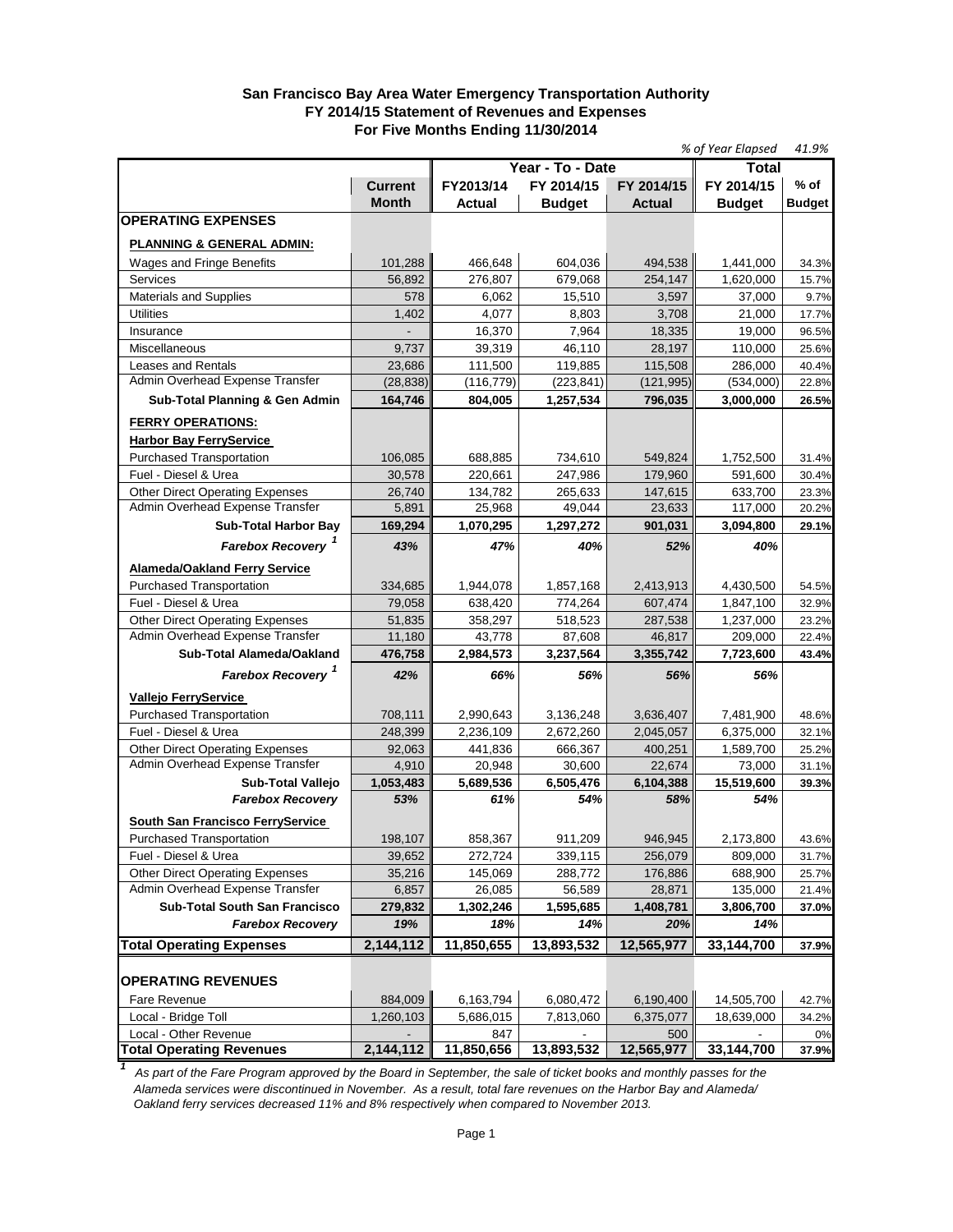#### **San Francisco Bay Area Water Emergency Transportation Authority FY 2014/15 Statement of Revenues and Expenses For Five Months Ending 11/30/2014**

|                                                            | <b>Current</b> | Project       | <b>Prior Year</b> | FY 2014/15           | FY 2014/15      | <b>Future</b> | % of Total<br>Project |
|------------------------------------------------------------|----------------|---------------|-------------------|----------------------|-----------------|---------------|-----------------------|
| <b>Project Description</b>                                 | <b>Month</b>   | <b>Budget</b> | <b>Actual</b>     | <b>Budget</b>        | Actual          | Year          | <b>Budget</b>         |
| <b>CAPITAL EXPENSES</b>                                    |                |               |                   |                      |                 |               |                       |
| <b>FACILITIES:</b>                                         |                |               |                   |                      |                 |               |                       |
| <b>Maintenance and Operations Facilities</b>               |                |               |                   |                      |                 |               |                       |
| North Bay Operations & Maintenance Facility                | 1,345,709      | 30,196,000    | 5,132,061         | 19,130,939           | 5,037,895       | 5,933,000     | 34%                   |
| Central Bay Operations & Maintenance Facility              | 4,824          | 38,000,000    | 1,228,371         | 5,750,629            | 111,459         | 31,021,000    | 4%                    |
|                                                            |                |               |                   |                      |                 |               |                       |
| <b>Float Rehabilitation</b>                                |                |               |                   |                      |                 |               |                       |
| Regional Spare Float Replacement                           | 37,522         | 3,862,000     | 58,976            | 2,965,024            | 508,234         | 838,000       | 15%                   |
| Gangway, Pier & Terminal Improvement                       |                |               |                   |                      |                 |               |                       |
| Clipper Site preparation - Vallejo                         | 4,880          | 300,000       | 148,695           | 151,305              | 9,594           |               | 53%                   |
| East Bay Ferry Terminal Refurishment                       | 136,318        | 2,595,400     | 341,509           | 2,253,891            | 407,289         | ä,            | 29%                   |
| Electronic Bicycle Lockers                                 |                | 79,500        |                   | 79,500               |                 |               | 0%                    |
| Channel Dredging - Vallejo                                 | $\overline{a}$ | 1,200,000     | ÷,                | 75,000               | 4,444           | 1,125,000     | 0%                    |
| <b>FERRY VESSELS:</b>                                      |                |               |                   |                      |                 |               |                       |
| <b>Major Component Rehabiliation / Replacement</b>         |                |               |                   |                      |                 |               |                       |
| Vessel Engine Overhaul - Gemini Class Vessels              |                | 1,320,000     |                   | 1,320,000            |                 |               | 0%                    |
| Vessel Engine Overhaul - Solano                            |                | 2,000,000     | 699,042           | 1,240,958            | 567,866         | 60,000        | 63%                   |
| Major Component Rehab - Pisces                             | ÷              | 200,000       |                   | 200,000              |                 |               | 0%                    |
| Vessel Mid-Life Repower/Refurbishment                      |                |               |                   |                      |                 |               |                       |
| Vessel Mid-Life Refurbishment - Bay Breeze                 |                | 5,015,000     | 4,738,923         | 276,077              | 1,448           |               | 95%                   |
| Vessel Mid-Life Refurbishment - Peralta                    | 19,525         | 5,260,000     |                   | 1,010,000            | 22,806          | 4,250,000     | 0%                    |
|                                                            |                |               |                   |                      |                 |               |                       |
| <b>Vessel Expansion/Replacement</b>                        |                |               |                   |                      |                 |               |                       |
| Purchase Replacement Vessel - Express II & Encinal         | 28,540         | 33,500,000    | 50,568            | 9,949,432            | 50,773          | 23,500,000    | 0%                    |
| Purchase Replacement Vessel - Vallejo                      |                | 20,000,000    |                   | 200,000              | $\sim$          | 19,800,000    | 0%                    |
| <b>CAPITAL EQUIPMENT / OTHER:</b>                          |                |               |                   |                      |                 |               |                       |
| Purchase 18-Tone Crane Truck                               |                | 175,000       | ÷,                | 175,000              |                 |               | 0%                    |
| Purchase Work Skiff                                        | 176            | 100,000       |                   | 100,000              | 176             |               | 0%                    |
| <b>SERVICE EXPANSION:</b>                                  |                |               |                   |                      |                 |               |                       |
| <b>Future Expansion Service Studies</b>                    |                |               |                   |                      |                 |               |                       |
| Berkeley Terminal - Environ/Concept Design                 | 327            | 2,335,000     | 2,183,016         | 151,984              | 2,617           |               | 94%                   |
| Antioch - Environ/Concept Design                           |                | 812,500       | 146,198           | 25,002               | 218             | 641,300       | 18%                   |
| Martinez - Environ/Concept Design                          |                | 812,500       | 164,894           | 25,006               |                 | 622,600       | 20%                   |
| Downtown Ferry Terminal Expansion - Environ/Concept Design |                | 3,300,000     | 2,581,846         | 718,154              | 73,227          |               | 80%                   |
| <b>Terminal/Berthing Expansion Construction</b>            |                |               |                   |                      |                 |               |                       |
| <b>SSF Terminal Oyster Mitigation Study</b>                |                | 275,000       | 83,330            | 191,670              | 29,854          |               | 41%                   |
| Downtown Ferry Terminal Expansion - Preliminary Design     | 22,729         | 3,745,000     |                   | 1,872,500            | 22,729          | 1,872,500     | 1%                    |
| <b>Richmond Ferry Terminal</b>                             | 6,217          | 1,862,500     | 559,294           | 1,040,706            | 57,776          | 262,500       | 33%                   |
|                                                            |                |               |                   |                      |                 |               |                       |
| Total Capital Expenses                                     | 1,606,767      | 156,945,400   | 18,116,723        | 48,902,777           | 6,908,406       | 89,925,900    |                       |
|                                                            |                |               |                   |                      |                 |               |                       |
| <b>CAPITAL REVENUES</b>                                    |                |               |                   |                      |                 |               |                       |
| Federal Funds                                              | 299,405        | 64,124,919    | 6,622,379         | 17,515,330           | 1,534,503       | 38,421,985    | 13%                   |
| State Funds                                                | 1,243,174      | 50,330,926    | 8,146,559         | 21,924,882           | 5,108,336       | 39,935,042    | 26%                   |
| Local - Bridge Toll                                        | 25,458         | 36,457,071    | 2,456,805         | 5,753,455            | 177,864         | 10,268,872    | 7%                    |
| Local - Alameda Sales Tax Measure B                        | 38,729         | 4,682,484     | 890,980           | 3,659,111            | 87,703          | $\sim$        | 21%                   |
| Local - San Francisco Sales Tax Prop K                     |                | 1,300,000     |                   |                      |                 | 1,300,000     | 0%                    |
| Local - Transportation Funds for Clean Air                 | 1,606,767      | 50,000        | 18,116,723        | 50,000<br>48,902,777 | ÷.<br>6,908,406 | 89,925,900    | 0%                    |
| <b>Total Capital Revenues</b>                              |                | 156,945,400   |                   |                      |                 |               |                       |

Page 2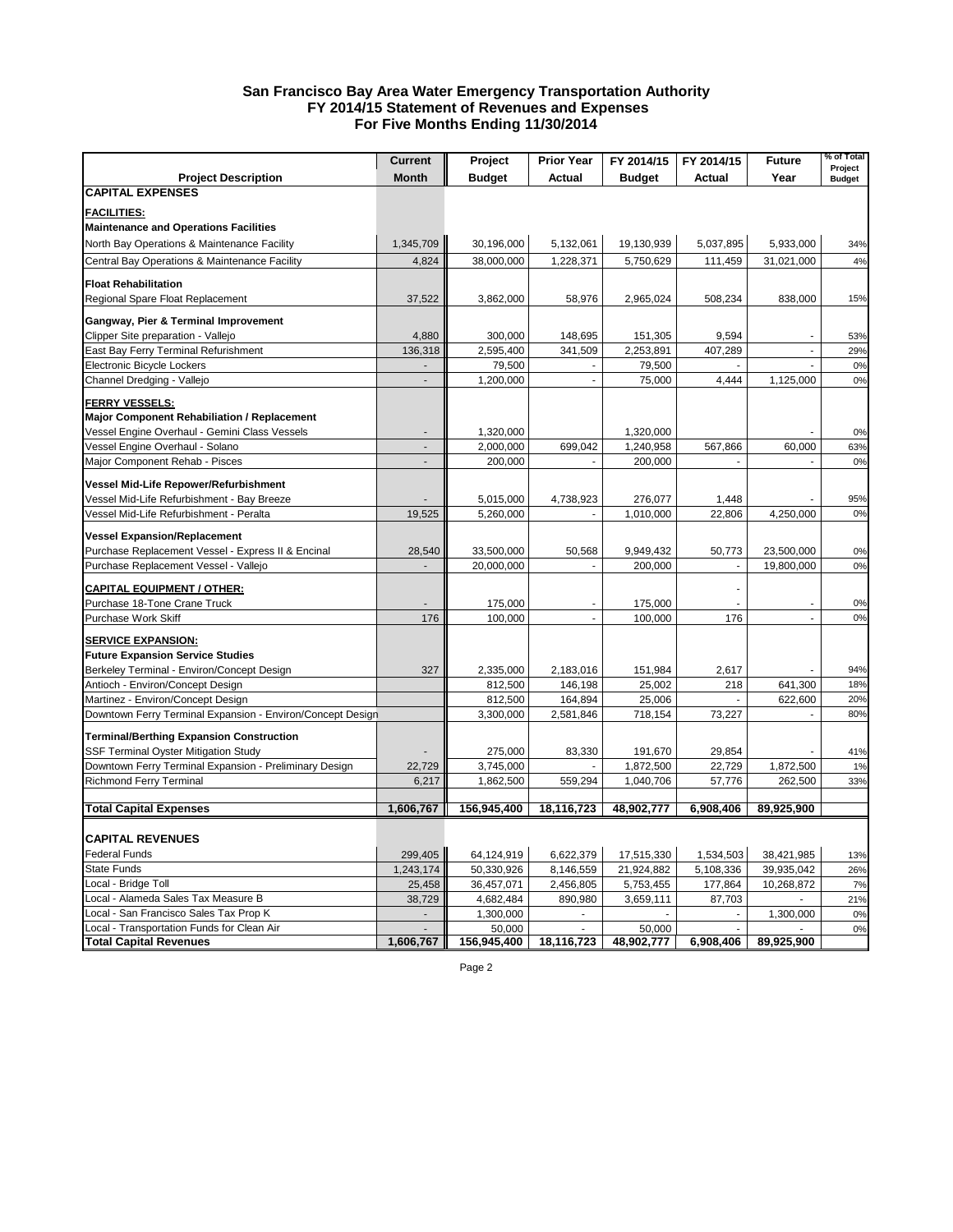### **AGENDA ITEM 6a MEETING: January 8, 2015**

### **SAN FRANCISCO BAY AREA WATER EMERGENCY TRANSPORTATION AUTHORITY MINUTES OF THE BOARD OF DIRECTORS MEETING**

### *(December 11, 2014)*

The Board of Directors of the San Francisco Bay Area Water Emergency Transportation Authority met in regular session at the WETA offices at Pier 9, Suite 111, San Francisco, CA.

### **1. ROLL CALL AND CALL TO ORDER**

Chair Jody Breckenridge called the meeting to order at 1:05 p.m. and led the pledge of allegiance. Other directors present were Director Timothy Donovan and Director Anthony Intintoli.

### **2. REPORT OF BOARD CHAIR**

Chair Breckenridge reported that she had been engaged in several outreach meetings. She noted a meeting she participated in along with Executive Director Nina Rannells with the Bay Area Council's Transportation Committee stating that it had been a good opportunity to engage with a key constituent involved in the founding of WTA and WETA and to learn the concerns of the commuting workforce served by WETA.

Chair Breckenridge then reported on a meeting with the director and key staff of CalOES, noting many opportunities for WETA to engage with them regarding WETA's emergency response role and as a support resource. She also noted a meeting with Ms. Rannells and Masters, Mates & Pilots, adding that their international representative had been present as well. Ms. Breckenridge closed her report stating that it was clear there was considerable interest in WETA and open doors on all fronts.

### **3. REPORT OF DIRECTORS**

Director Donovan conveyed an appreciation to WETA staff, commending them for their work over the last year and noting that he appreciated the quality of work on WETA's various projects and on the reports delivered to the Board.

### **4. REPORTS OF STAFF**

Executive Director Nina Rannells referred the Board to her written report and offered to respond to any questions. She also noted two additional items, firstly, that all services except for Vallejo had been cancelled for that morning due to severe weather, and secondly, that the Alameda Main Street terminal would be closed for the weekend for a scheduled capital project to move the float and gangway. She said that it was not anticipated that weather issues would delay the Alameda project.

Chair Breckenridge asked for details regarding the meeting with San Francisco's Lifelines Council as noted on page five of the Executive Director's Report. Ms. Rannells reported that it was a group composed of representatives from public agencies and a variety of other entities who are interested in looking at ways to respond to major emergencies in San Francisco and the greater Bay Area. She noted that there were many subcommittees focused on delivering specialized plans, such as one devoted to Market Street which considered not only access for first responders but also for utility personnel. Chair Breckenridge summarized that it was basically the Department of Emergency Management in a city-wide look at how to bucket things into both short-term and sustainable recovery efforts.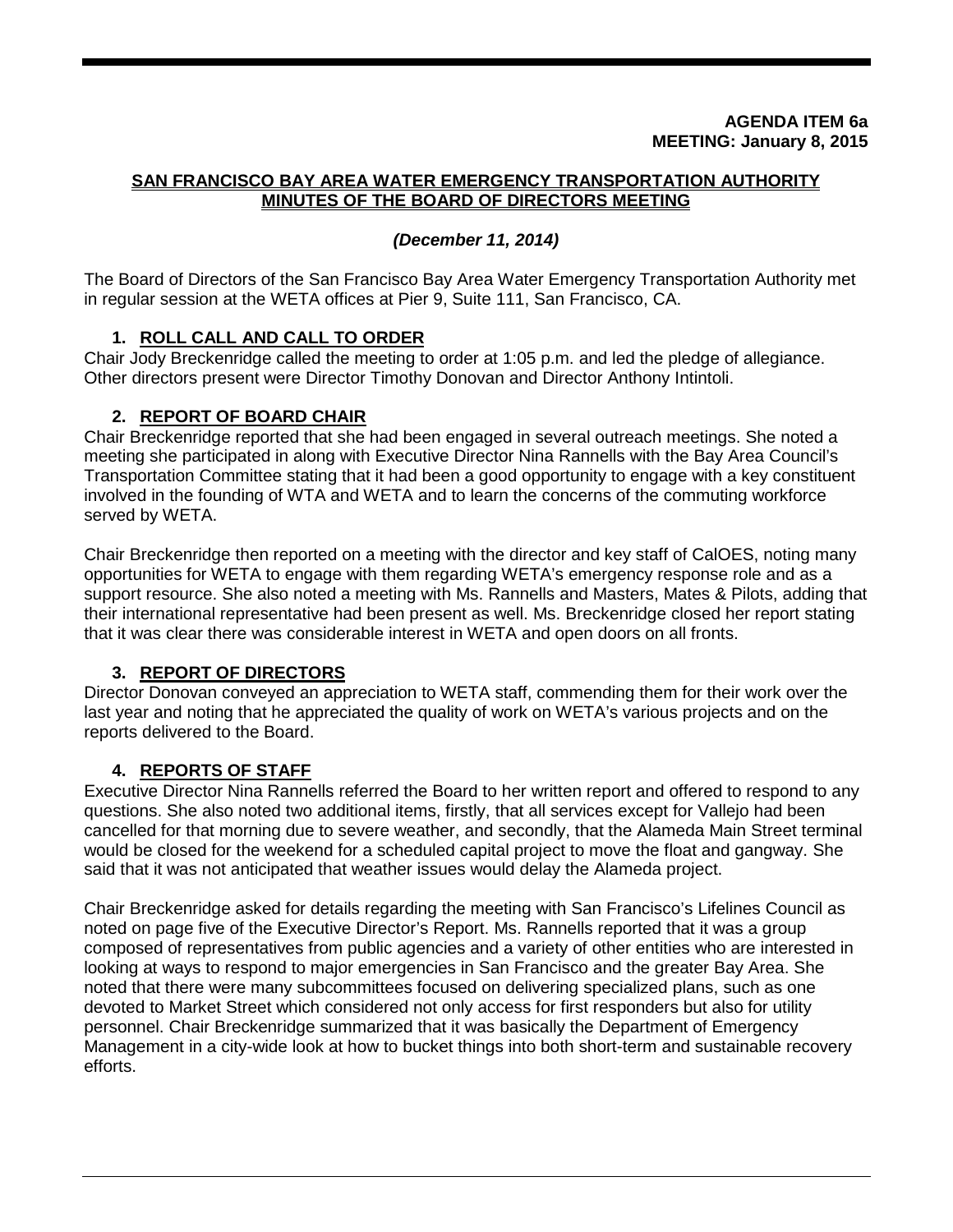Director Donovan noted that they appeared to be focused on the City of San Francisco but that WETA's role was regional. He asked if they were reaching out to other areas around the Bay. Chair Breckenridge replied that that particular group was looking at the City of San Francisco but that DEM's larger engagement effort acknowledged that there would be competition for resources around the Bay.

Ms. Rannells noted that there was a guest speaker at the meeting from the City of Napa fire department who spoke on the response efforts to the recent earthquake. She also said that there was a Lifelines group focused on regional response which seemed to be the appropriate group for WETA to engage.

Chair Breckenridge also asked for details regarding the kick-off meeting of the Bay Area Core Capacity Transit Study Executive Team. Ms. Rannells responded that it was very much a kick-off meeting and that the project had been inspired by a call for TIGER grants and that it was looking primarily at capacity issues in the Bay Bridge corridor and downtown San Francisco. She added that she saw it as a lead-in to a discussion regarding projects for future bridge toll funds.

Director Donovan asked for a report on the Oakland terminal closure on November 15 and 16. Manager of Public Information and Marketing Ernest Sanchez reported that work had gone smoothly and with a minimum of public disruption as a result of public outreach before the closure. He added that he anticipated that the upcoming weekend Alameda closure would proceed in a similar fashion. Ms. Rannells said that it would be good to have this work completed.

Chair Breckenridge commented on the legislative report, noting that until the lay of the land had been assessed with the new Congress that any discussion would be supposition.

Director Intintoli asked if Therese McMillan had been confirmed to lead the FTA. WETA counsel Stanley Taylor III of Nossaman LLP said that action had not yet been taken on the confirmation following the nomination process but that no issues were anticipated. Chair Breckenridge said she was always encouraged to see a West Coast perspective in DC.

### **5. CONSENT CALENDAR**

Director Donovan made a motion to approve the consent calendar which included the Board of Directors meeting minutes of November 6, 2014.

Director Intintoli seconded the motion and the consent calendar carried unanimously.

Yeas: Breckenridge, Donovan, Intintoli. Nays: None.

### **6. ACCEPT THE INDEPENDENT AUDITOR'S ANNUAL FINANCIAL REPORTS FOR THE FISCAL YEAR 2013/14**

Ms. Rannells presented this item recommending that the Board accept the Independent Auditor's Annual Financial Reports for the year ending June 30, 2014, as submitted by Maze & Associates, including The Memorandum on Internal Control, Basic Financial Statements, Single Audit Report and Measure B Compliance Report. Ms. Rannells reminded the Board that WETA contracted with ABAG to provide accounting services and that ABAG in turn hired Maze & Associates to provide auditing services.

Ms. Rannells introduced Timothy Krisch and Cody Smith of Maze & Associates. Mr. Krisch presented the report to the Board. Mr. Krisch thanked Ms. Rannells and Lynne Yu, Manager of Finance and Grants, for their assistance during the audit process, noting that the work had gone very smoothly.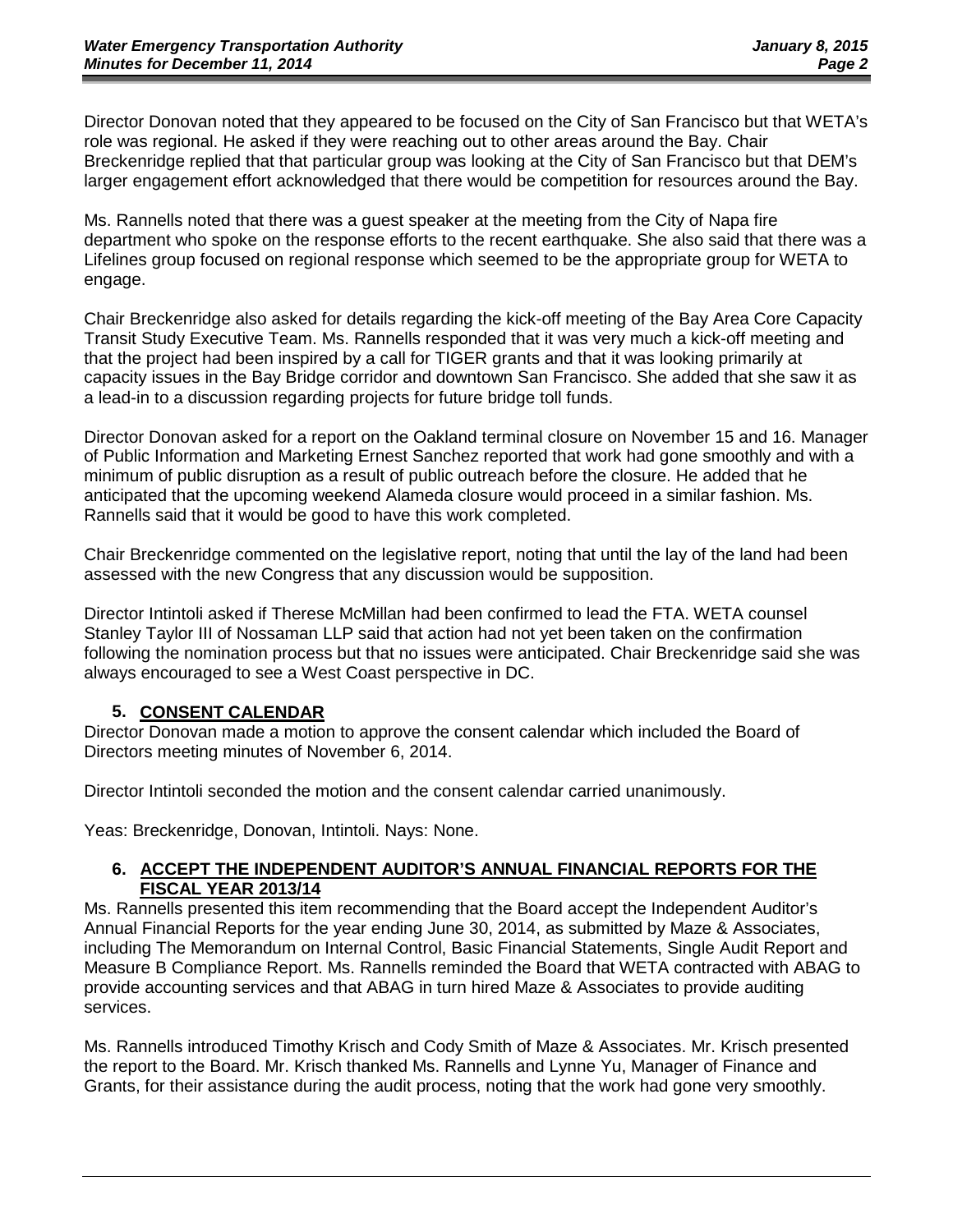Director Intintoli asked if the comment on page 10 of the audit beginning "We did not express an opinion…" was a cause for concern. Mr. Krisch replied absolutely not, noting that the auditor does not express an opinion on fluctuations.

Director Intintoli then asked if there was a list of what WETA could invest Proposition 1B funds in before they are utilized. Ms. Rannells responded that the last paragraph on page 25 provides a matrix of the types of investments WETA is allowed to make, but noted that investment of Proposition 1B funds were more limited and driven by guidance from CalEMA, the administering agency.

Director Donovan asked if the pension plan was under CalPERS. Mr. Krisch confirmed that this was correct. Director Intintoli asked if it was true that the CalPERS plan under which people are hired changed dramatically after January 2013, and if it would be the same for anyone hired after that date at WETA. Ms. Rannells said that was indeed the case for new employees who were not hired from another PERS covered entity.

Chair Breckenridge asked about WETA's unfunded pension liability and asked if this was simply looked at as an incremental business expense that would be spread out over time until the debt was cleared. Ms. Yu confirmed that this was correct and further indicated that WETA has the opportunity to pre-pay the unfunded liability once CalPERS identifies WETA's share. Mr. Krisch said CalPERS can identify the amount but that there was a timeline and that it could take up to a year from now.

Ms. Rannells said that Ms. Yu was already looking at ways for WETA to cover its unfunded liability with the hope to do this in the current fiscal year with the implementation of the new GASB requirement. Ms. Yu noted that she understood the number for WETA's unfunded liability to be modest, at approximately \$49,000.

Chair Breckenridge asked for confirmation that the requirements for reporting pension liabilities would fall to CalPERS and not WETA. Mr. Krisch said that once GASB 68 was implemented that the figures in WETA's annual financial report would only reflect WETA's responsibility and not the full CalPERS plan liability as it did currently.

Director Donovan asked how long Maze & Associates had been performing WETA's audit. Mr. Krisch replied that it had been since inception. Ms. Yu added that as WETA's fiscal agent, ABAG had gone out to bid the prior year and Maze had been re-awarded the contract. Mr. Krisch noted that Maze & Associates was uniquely qualified as they also performed audits on the cities of Alameda and Vallejo and were familiar with the ferry system.

Director Intintoli made a motion to accept the auditor's report. Director Donovan seconded the motion and the item carried unanimously.

Yeas: Breckenridge, Donovan, Intintoli. Nays: None.

### **7. OVERVIEW OF AGENCY ENABLING LEGISLATION AND ADMINISTRATIVE CODE**

Mr. Taylor introduced Danielle Gensch of Nossaman LLP who provided an informational overview of WETA's enabling legislation and Administrative Code and provided Board members with a Public Officials Handbook containing background information.

Chair Breckenridge asked about competitive bids in a situation such as an engine taking a hit and the balance between fair and open competition and the need for urgency. Ms. Gensch replied that in some situations there may be an on-call contract for such service. Ms. Rannells added that engines typically required warranty repair but that there had been contracts awarded in emergency situations such as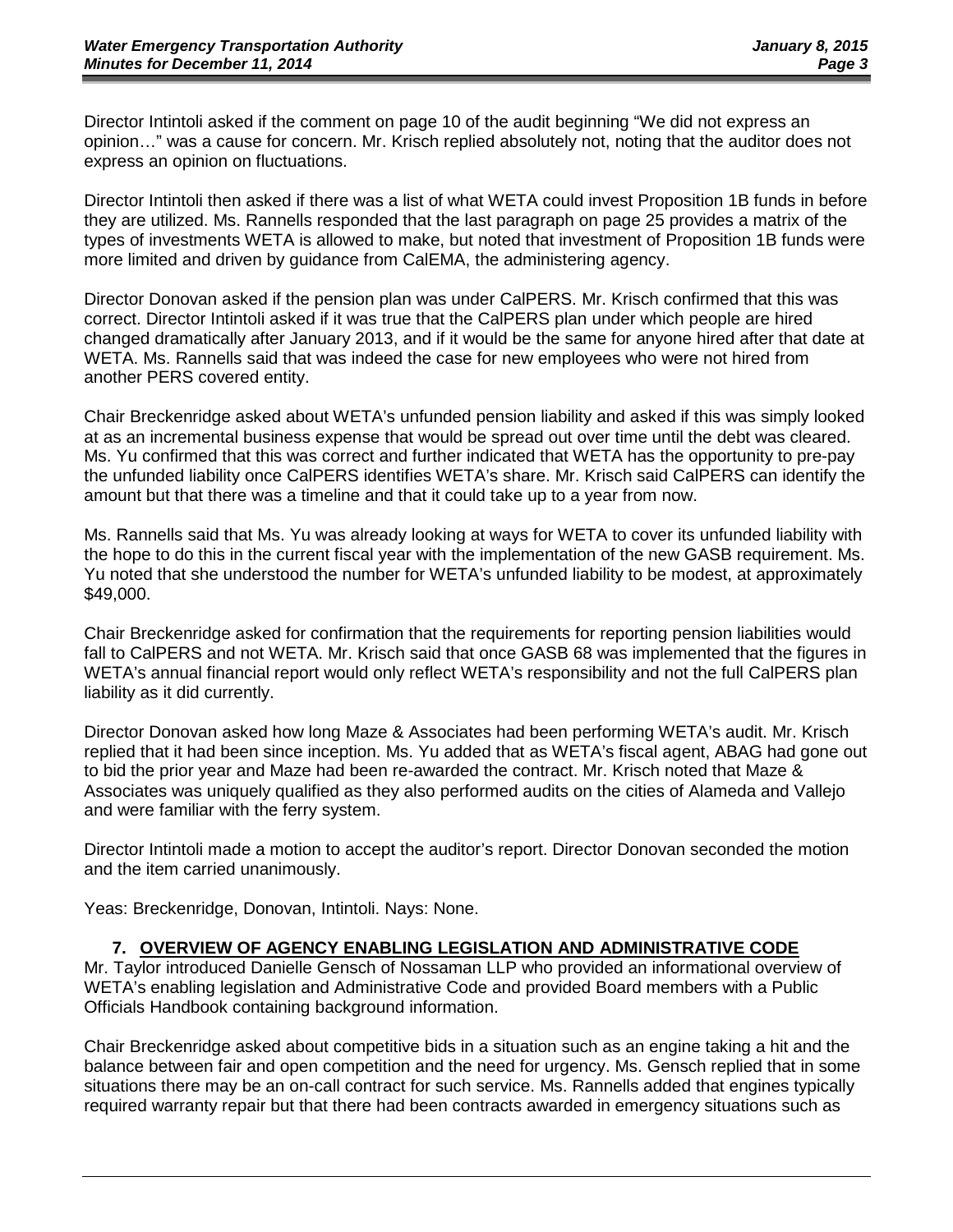repair of the Harbor Bay float which had issues as the result of a storm when WETA first took over the service. Mr. Taylor added that everything starts from a default position of being competitively procured and that the emergency provision is used cautiously. Ms. Rannells noted that Blue & Gold Fleet may also take care of some urgent situations as the day-to-day contract operator. She added that each project may have additional procurement requirements depending on the source of funding.

Mr. Taylor noted that Chair Breckenridge has asked about following the Federal model of a contracting officer that authorizes all procurements and awards, stating that the California governments utilize a different model that typically gives the agency General Manager some level of authority to award contracts, which is up to \$100,000 in the case of WETA per the Administrative Code, and has the Board award contracts for amounts in excess of \$100,000. Chair Breckenridge said that it was very different from what she was accustomed to on the Federal side, but noted that it was consistent with California practice and existed for transparency and to serve the public.

Chair Breckenridge asked if anything was substantive coming up for review by the Board. Ms. Gensch said that the HR guide would be coming up for review but that it only applied to employees and not the Board.

Ms. Rannells added that generally WETA contracts had a project manager who would develop a work scope with a boilerplate agreement and that they typically would be reviewed through the Nossaman office.

Mr. Taylor invited the Board to contact Ms. Gensch or him with any questions. Chair Breckenridge thanked Ms. Gensch and Mr. Taylor for the clear breakdown of the process.

### **8. OVERVIEW OF AGENCY FUNDING**

Ms. Rannells presented this informational overview of agency funding.

Chair Breckenridge said that she appreciated the clarity and thoroughness of the report.

Director Intintoli commented that information about the fares on the Vallejo service should be clearly noted so that it put the higher operational costs of the service into perspective. Ms. Rannells said that she had prepared some additional documents that demonstrate this point.

Ms. Rannells noted that although WETA's enabling legislation greatly emphasized WETA's emergency response role, the budget and the SRTP clarifies that WETA is largely funded as a public transit operation, and that when WETA transitioned to take over Vallejo and Alameda services, it received the public transit funds available to support continued operation of these services and that this is what staff spends the majority of its time on.. Chair Breckinridge added that many did not understand the complexity of WETA's work scope.

Director Intintoli asked if there was anything that could be done regarding the "use it or lose it" requirement for RM2 funds. Ms. Rannells responded that these were MTC's rules, and not necessarily in the RM2 legislation. She noted another issue with RM2 is that it does not escalate from year to year, leaving no room to cover cost escalation over time for existing services. She indicated that this is why it is so important for WETA to be included in any new conversations regarding future bridge toll funds for transit.

Chair Breckenridge asked if details were available in MTC's financials regarding the RM2 funding that is returned. Ms. Rannells said that it was very difficult to get this level of response from MTC, saying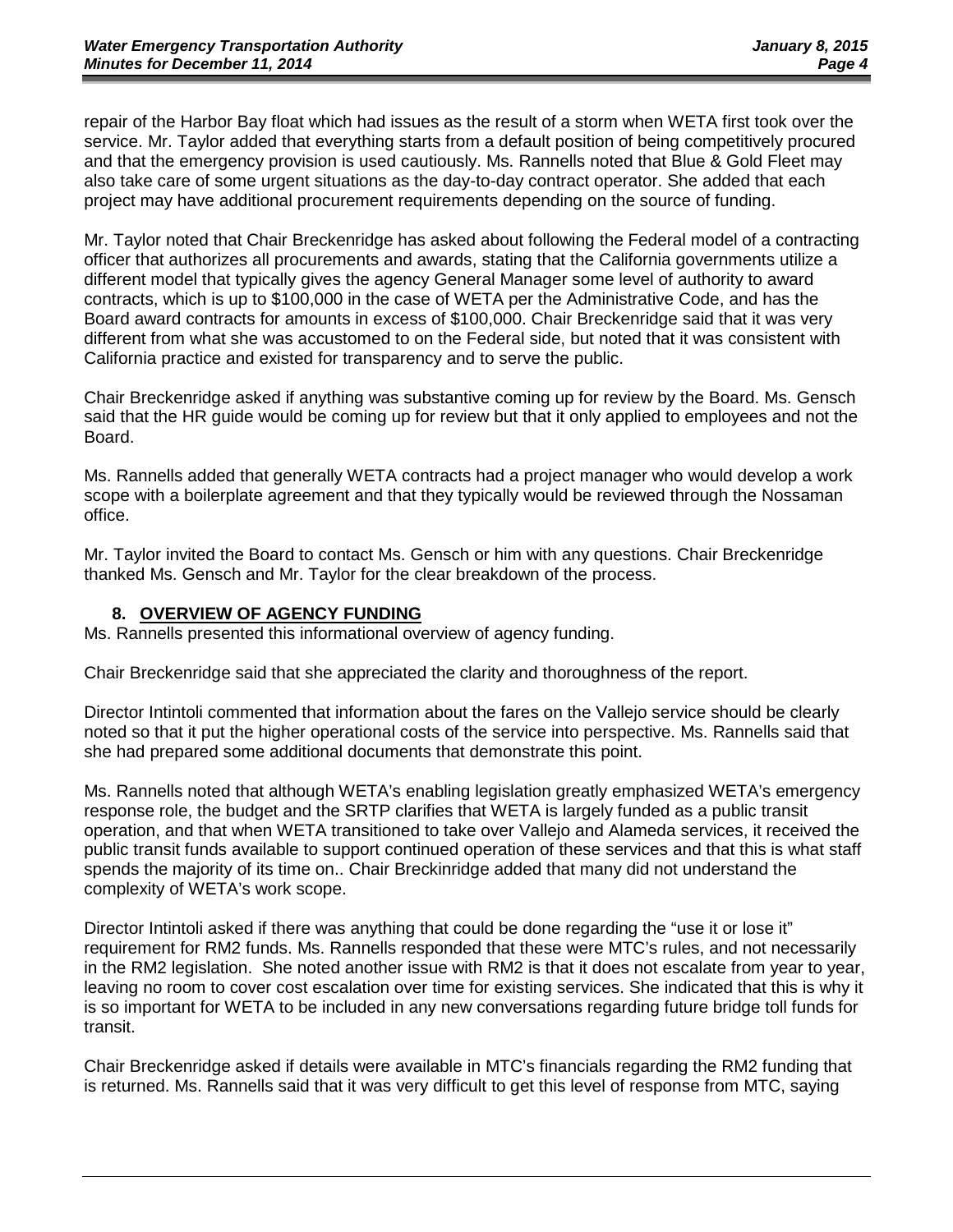that she had asked MTC staff various times what happened to RM2 funding WETA had been required to return but had never received a response.

Chair Breckenridge asked what could be done to make MTC understand what kind of reserve WETA needed to have in place to be adequately funded. Mr. Taylor said that this was exactly why WETA needed to be involved in the discussion of a future bridge toll funds, noting that it was likely to be on the ballot as soon as 2016. Chair Breckenridge emphasized the need to have a rainy day fund before a catastrophic operation scenario impacted day-to-day operations, noting that WETA, as a ferry operator, had compliance requirements that were unique to water transit.

Ms. Rannells agreed and said that the conversation was taking place at many levels. She added that it was important that staff and Board work together to identify what this would look like. Ms. Rannells added that it was a risk to the agency that WETA does not have direct control of any of its funding sources, either for operations or capital, as all funds are subject to allocation by external agencies.

Director Intintoli noted that it was always easier to secure capital funding but difficult to obtain sustainable funding for operations and that it was important to secure operations funding for expansion service that would not impact existing services and referenced WETA's experience with building the South San Francisco service. He stated that more operational funds needed to be identified before moving forward with the political pressures to expand. Ms. Rannells agreed that more operational funds were needed.

Chair Breckenridge expressed a more expanded definition of operational money recognizing the need to continue operations but also the money required for emergency response which includes participating in drills and having response plans.

Ms. Rannells noted that when the E was added to the WTA name that MTC staff had indicated that funds received from MTC were not to be used for emergency response but from a practical standpoint stated that all transit agencies were expected to help move people in response to a catastrophic event.

Director Intintoli pointed out that WETA, through its enabling legislation, was unique in its responsibility by having to coordinate emergency response without a specific funding source. Chair Breckenridge suggested that emergency response be added to the budget. She further explained that the operating budget needs to be clear and comprehensive so that all stakeholders understand the realities of WETA's dual roles and limitations on funding.

Director Donovan asked for clarification on the emergency response budget. Chair Breckenridge stated that there were costs on several levels which include planning functions and associated costs of putting the plan together, contractors, staff time and responsibilities of exercising the plan hands on and linking to the national and state response plans. Ms. Rannells added that WETA participated with Coast Guard through Blue & Gold, as our operating agent, but with no emergency response-specific operating funding source.

Director Donovan suggested setting aside a certain percent of the budget in the future. Director Intintoli recommended talking to MTC about the possibility of applying "use it or lose it" funds for emergency response. Director Breckenridge stated that she thought that WETA could receive support from Bay Area Council and CalOES. Director Intintoli asked that these groups join WETA in its efforts to obtain funding.

Ms. Rannells recognized the major gap in funding with the added responsibility. Chair Breckenridge added that part of operations is staffing and if WETA has a role, there is a need to have someone who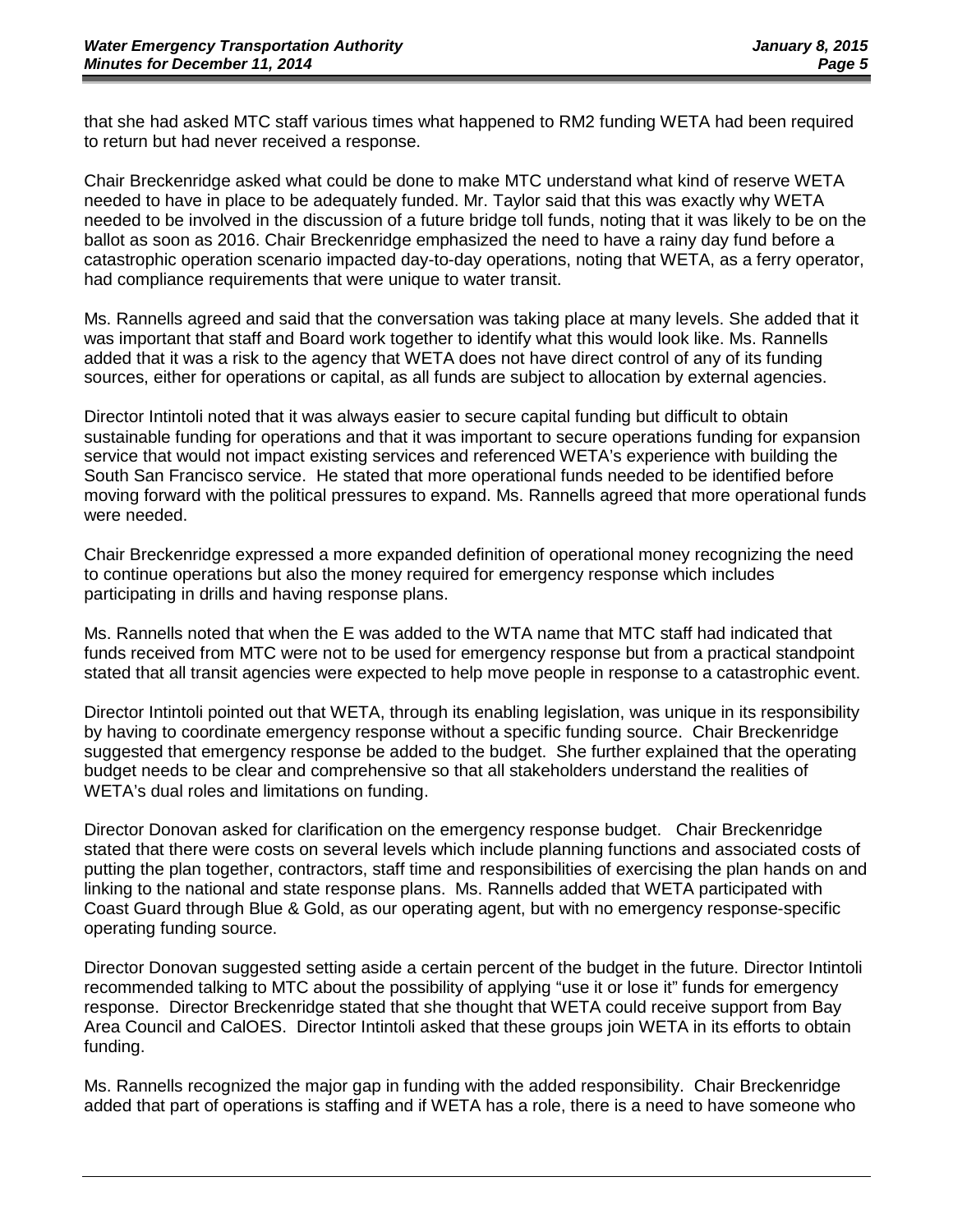has the expertise in this area that enables WETA to meet responsibility which will be discussed when the plan is reviewed.

Chair Breckenridge questioned whether WETA would be able to manage the State's needs of WETA from an emergency response coordination perspective while continuing to keep daily operations going in an emergency setup and wanted to understand the risk and vulnerabilities and long term financial needs.

Ms. Rannells noted for the Board that operating funds RM 1 and 2 do not have a sunset clause, but that they also do not escalate over time and that, as administered by MTC, are for regular transit operations only.

Ms. Rannells continued her presentation on the capital program broken out by facilities, vessels, general equipment, and service expansion; a majority of which is associated with what is needed to maintain and sustain what exist today.

Director Donovan asked about current maintenance work. Ms. Rannells replied that most was handled by Blue & Gold under the current operations and maintenance contract. She explained that the new facilities being designed and built allowed WETA to own and control the maintenance facilities for its vessels independent of the contract operator, which will help ensure system sustainability over time, noting that space on the waterfront was difficult to obtain for maritime operations.

Ms. Rannells stated that WETA's capital program for rehabilitation and replacement projects are included in the SRTP/ten year plan and that it's important to plan ahead for these projects because WETA is generally required to submit applications for funds two to four years in advance of project construction. The type of grant funds used for each project is dependent on the specific type of project and its eligibility for funding.

Ms. Rannells confirmed Director Intintoli's statement that no federal operating funds existed. She noted, though, that federal funds administered by MTC play a large role in funding WETA's rehabilitation and replacement needs. These funds come through MTC's Capital Projects Priority Process. She noted that WETA has also received over \$30 million federal ferry boat discretionary funds and federal transit ferry grant funds over time, secured with the help of WETA's federal lobbyist Peter Friedmann and the support of our federal legislative delegation.

Director Intintoli asked about the farebox recovery for buses, noting that the farebox recovery for ferries was significantly more than many other transit systems. Ms. Rannells noted that MTC's requirement for farebox recovery for ferry services to receive bridge toll funds is greater than any other system, including BART. She indicated that the South San Francisco service is nearing MTC's three-year mark to reach its farebox recovery requirement of 40%, and that staff is working with MTC staff to encourage their continued commitment to fund this service with RM2 bridge toll funds approved by voters for ferries. She further stated that, in her opinion, three years is not a realistic timeframe under which to fully establish a new ferry service.

Ms. Rannells stated that staff has developed a project agreement template for use in developing agreements with interested parties in developing new and expansion services. This agreement seeks to recognize that operating funds are an important component of expansion services, and to establish a basic project outline and roles and responsibilities of interested parties and partners. She noted the importance of identifying up front how WETA would work with local agencies and entities to partner to develop, fund and support new services and allow time for growth. She further indicated that several project specific agreements were under development, as noted in her monthly Executive Director's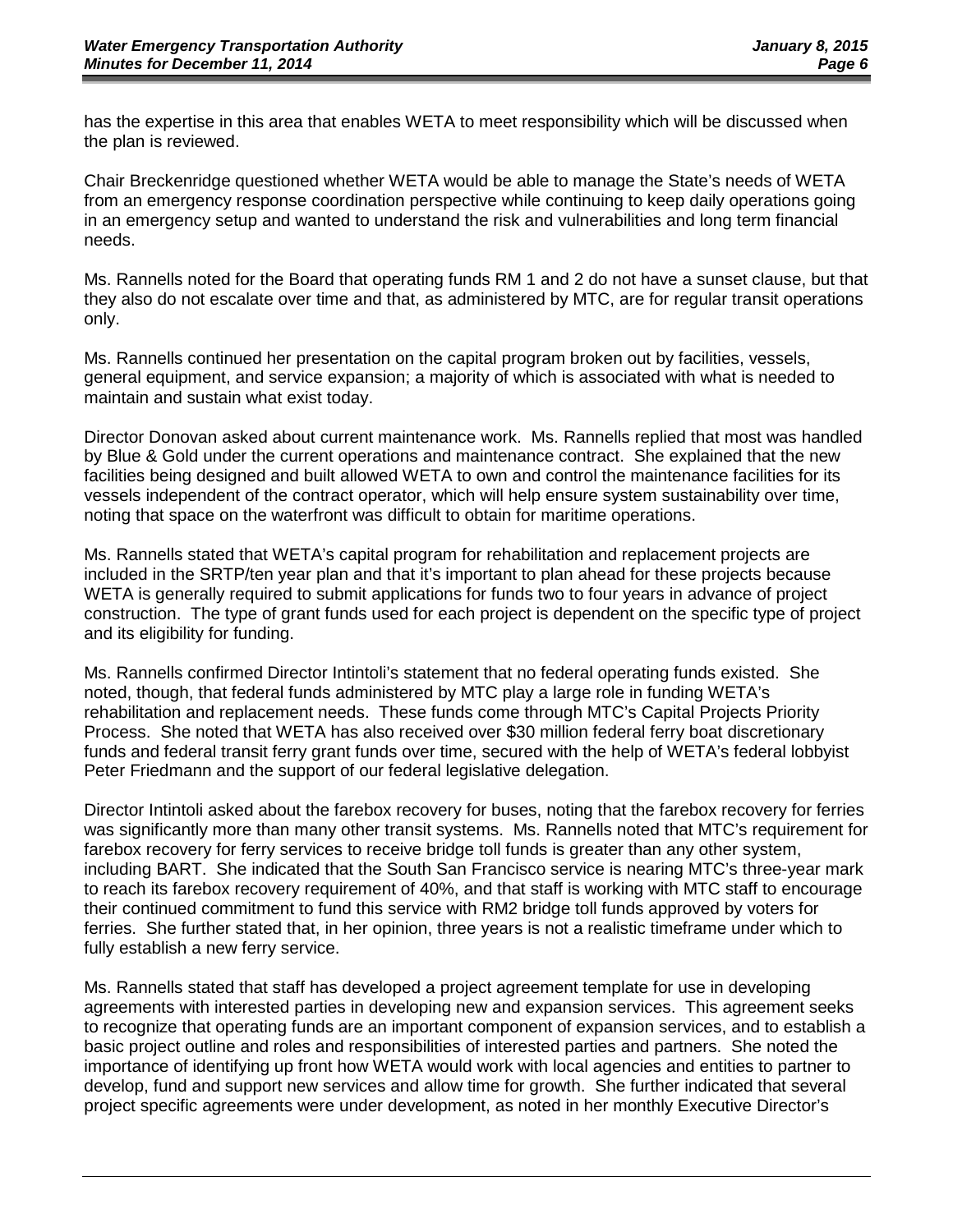Report, and that staff would be bringing forward a discussion regarding these agreements at future meetings.

Ms. Rannells added that Proposition 1B promises \$250 million over ten years with four years remaining. Ms. Yu stated that WETA is allowed to submit \$25 million worth of programming per year, subject to annual state budget appropriation and CalOES program guidance, and that CalOES has two years from approval of each grant year program to sell bonds and disburse funds to WETA.

Chair Breckenridge asked about Treasure Island service, and if the City of San Francisco/developer would be funding the vessels for the service. Manager of Planning and Development Kevin Connolly said that their funding assumption had been that they would lease a vessel for the service, which WETA staff had cautioned would likely prove problematic, but that they have come to the conclusion that that scenario was unlikely. Ms. Rannells noted that staff was working with them to help develop a full picture of the capital and operating and capital needs, and that they also needed to consider the cost of utilization of a maintenance/mooring facility and a backup boat. Director Donovan asked if it was possible for WETA to lease a boat to the Treasure Island service. Ms. Rannells noted that staff would explore all options for working to support delivery of this service.

### **9. RECESS INTO CLOSED SESSION AND REPORT OF ACTIVITY IN CLOSED SESSION**

Chair Breckenridge called the meeting into closed session at 3:05 p.m. Upon reopening of the meeting at 3:15 p.m. she reported the Board considered a claim that was a matter of record and that the Board rejected the claim on a vote of 3-0.

### **10. PUBLIC COMMENT**

Jerry Bellows of the Maritime Administration thanked WETA staff for the financial overview and added that he felt WETA was a great, dynamic organization.

Chair Breckenridge thanked staff for the work and wished all happy and safe holidays.

### **11. ADJOURNMENT**

All business having concluded, the meeting was adjourned at 3:18 p.m.

Respectfully Submitted,

Board Secretary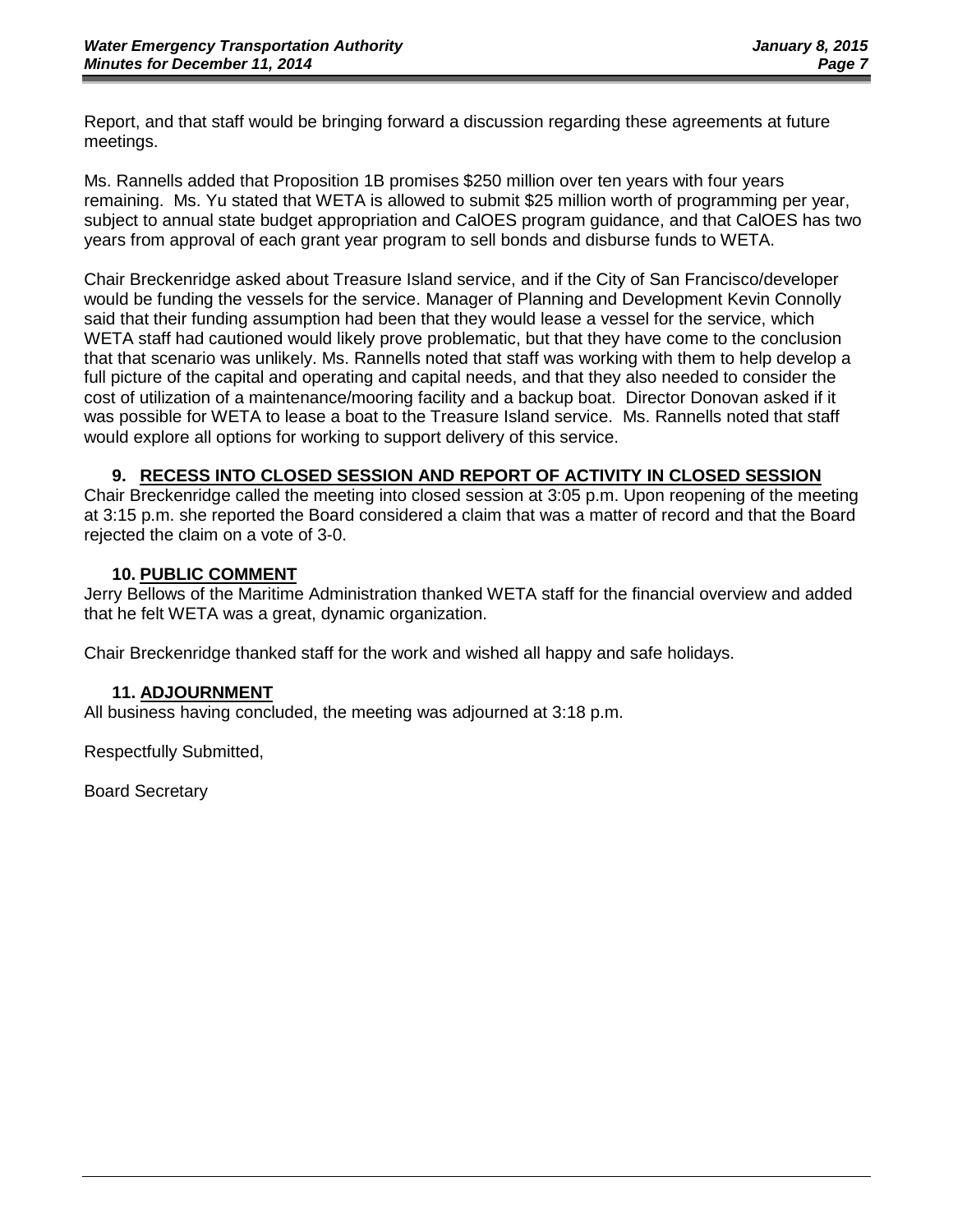# **AGENDA ITEM 7 INFORMATIONAL PRESENTATION**

# **INFORMATIONAL PRESENTATION BY WIND + WING TECHNOLOGIES**

**NO MATERIALS**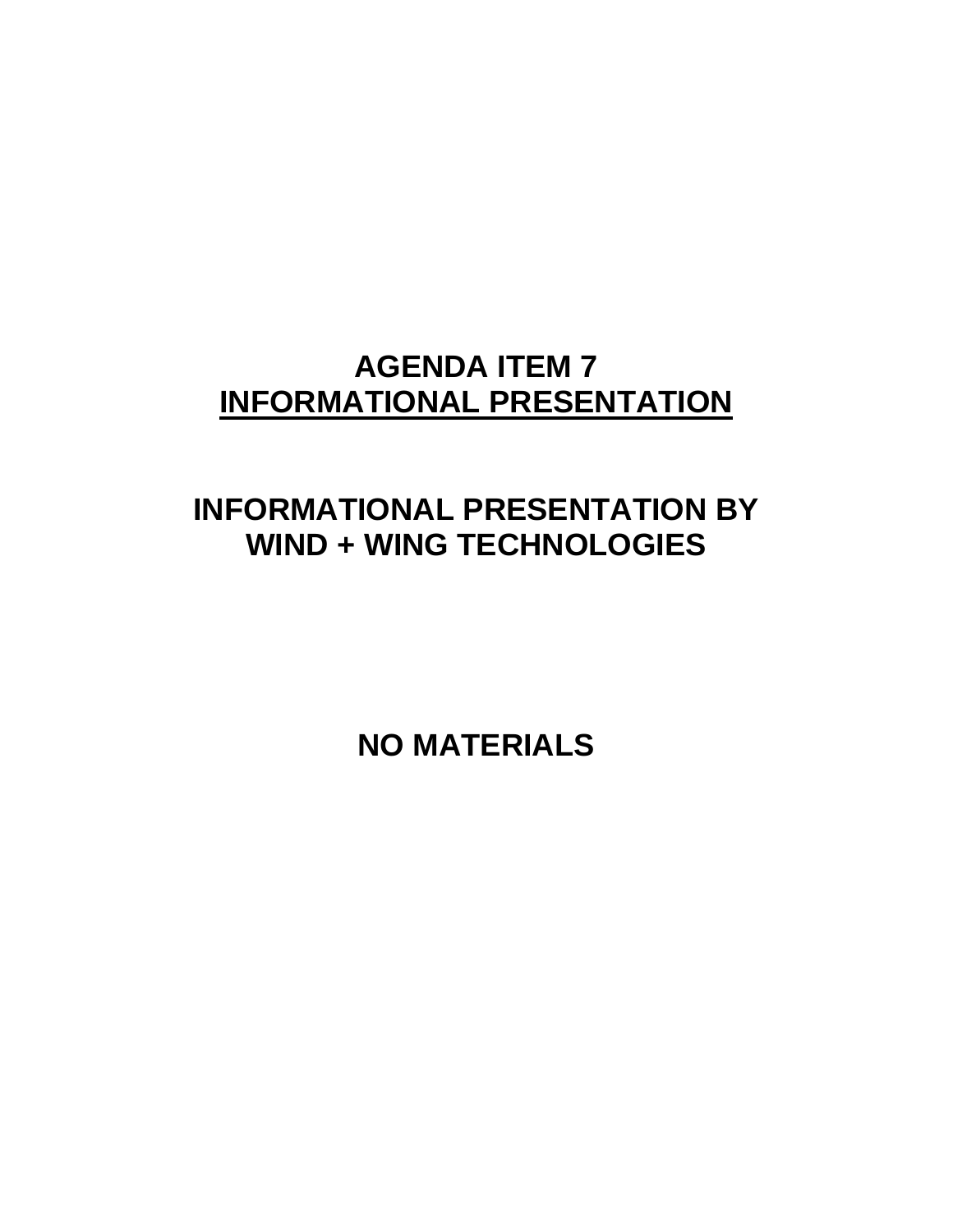### **MEMORANDUM**

### **TO: Board Members**

### **FROM: Nina Rannells, Executive Director**

### **SUBJECT: Approve FY 2015/16 Administrative Support Professional Services Contracts Plan**

### *Recommendation*

Approve the proposed Administrative Support Professional Services Contracts Plan and authorize the Executive Director to enter into negotiations with firms to extend these agreements through June 30, 2016 and bring these contracts back for Board approval prior to July 1, 2015.

### *Background/Discussion*

WETA contracts with a number of professional services consultant firms to assist staff in providing a range of general administrative services including, but not limited to, general counsel services, legislative advocacy, marine engineering and system oversight, outreach, and administrative support services. Staff has begun the review of these agreements in preparation for developing the FY 2015/16 budget, and is recommending renewal of several contracts for services through FY 2015/16. Contracts recommended for continuation under this Administrative Support Professional Services Contracts Plan will be fully reviewed and negotiated with each consultant and brought back to the Board for consideration and approval prior to the beginning of the new fiscal year, or contract expiration date, as required. Early review of these contracts and approval to negotiate amendments will ensure that staff can build an accurate budget and will allow time for negotiations for contract extension or to reprocure any necessary services prior to the expiration of contracts.

### Administrative Support Professional Services Contracts Plan

The background and recommendation for each of the administration support professional services contracts are discussed below.

1. General Counsel Services – General counsel services include legal support for general agency operation, governance issues, contracts, legislation, procurement, policy development, employment law, insurance requirements, lease and other property transactions, advice and oversight of issues related to capital projects, and special subjects of interest or concern as needed. Nossaman LLP was awarded a contract in 2004 to provide these services. The value of the current contract, which covers the period July 1, 2014 to June 30, 2015, is \$550,000 billed monthly on a time and materials basis.

Nossaman has served the Authority's interests well in a wide variety of areas over the years and has developed a thorough understanding of the agency and our specific issues and needs. During FY 2014/2015 Nossaman has provided general counsel oversight services in a number of areas as well as legal support for major capital projects in FY 2014/2015, such as the Authority's two maintenance and operations facility projects, east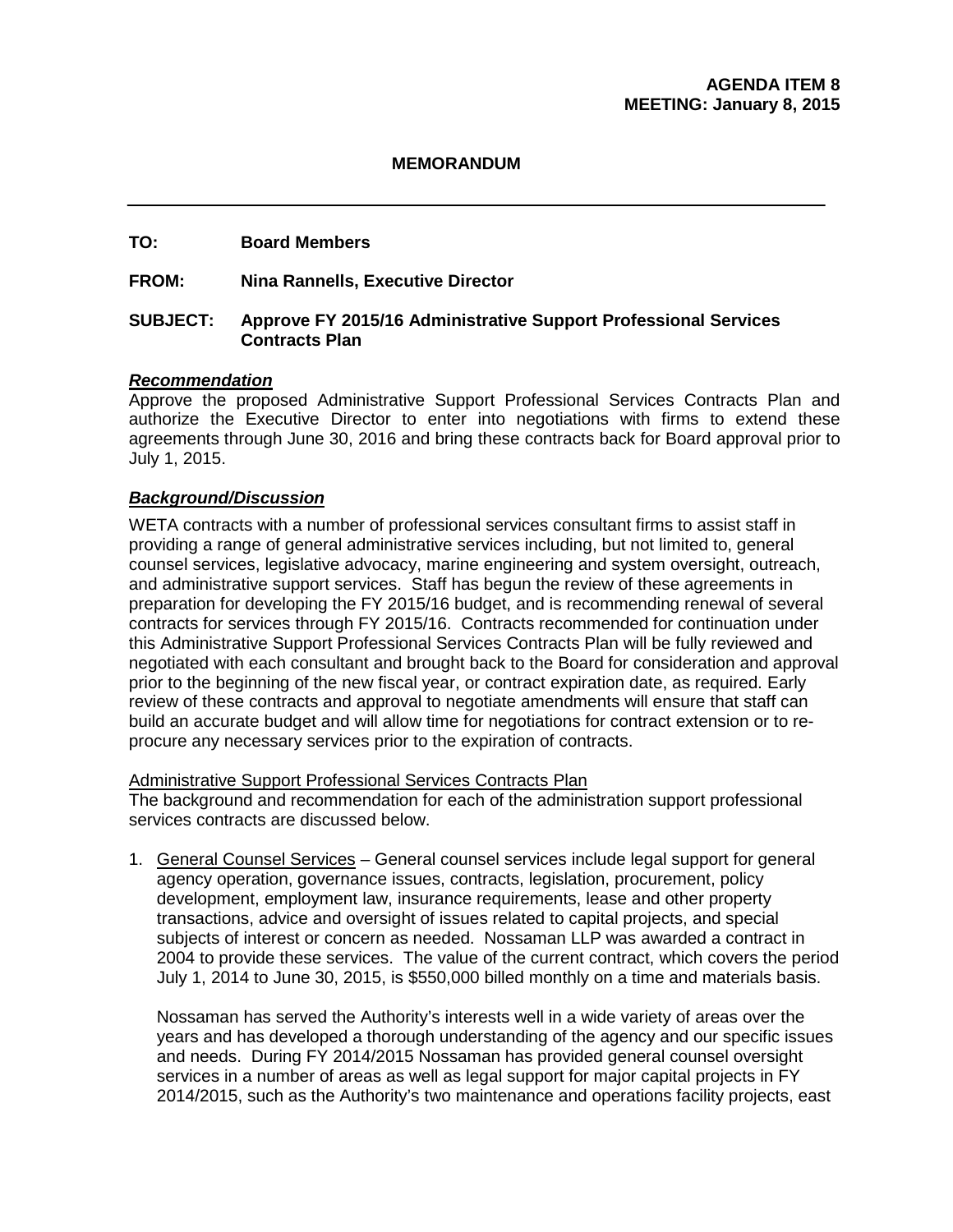bay ferry terminal improvements, San Francisco berthing expansion and the procurement of new vessels.

Staff recommends continuation of the general counsel services contract with Nossaman LLP in FY 2015/16, and will review the anticipated upcoming work in order to develop a proposed not to exceed contract amount for FY 2015/16 services.

2. Federal Legislative Representation – Federal legislative representation services include expanding, maintaining, and coordinating San Francisco Bay/California Congressional Delegation advocacy for WETA and working to ensure continued active support for WETA by the Washington State Congressional Delegation; working to pursue grants and seek congressional support from the Ferry Boat Discretionary Fund; participating in the Public Ferry Coalition to gain increased funding and other support for public ferry service throughout the country; working to gain a revenue stream to WETA in any new federal ferry legislation; assuring WETA's interests are well-served in any ferry formula grant program; regularly informing WETA Board and staff of all relevant legislative and regulatory developments, and lobbying activities in Washington DC. Lindsay Hart, LLP (LH) was awarded a contract in 2001 to provide these services. The value of the current contract, which covers the period from July 1, 2014 to June 30, 2015, is \$125,000 billed monthly on a fixed fee and incidental cost basis.

Over the years, LH has been successful at securing \$38 million in federal funding commitments toward WETA projects and has worked to increase overall federal transportation funding for ferry programs. During FY 2014/15 Peter Friedmann and his staff, on behalf of LH, continued their congressional outreach efforts on WETA's behalf, aggressively worked to garner support for WETA's application for Ferry Boat Discretionary funds, participated in Public Ferry Coalition activities, continued efforts to develop support for a proposal to change the formula for FHWA funds to provide a higher level of funding for passenger-only ferry systems and developed a summary of WETA federal lobbying activities from 2001-2014 as well as a plan for federal lobbying activities in future years.

Staff recommends the continued use of Lindsay Hart, LLP in FY 2015/16 to represent WETA's federal legislative needs and will work to extend the contract on terms consistent with the current year.

3. State Legislative Representation - State legislative advocacy services include, monitoring state legislation and regulations affecting WETA, periodically updating the Board of Directors, arranging meetings, as necessary, with key policymakers, staff, and others in state government to address items of interest or concern, generally working to preserve and expand applicable capital and operating funds and programs for ferries and developing legislation as needed. Broad & Gusman, LLP was originally awarded a contract in 2004 to provide these services. On June 17, 2010, as the result of a new competitive RFQ process, the Board approved a new agreement with Broad & Gusman to represent WETA through June 30, 2011, with an option to extend the contract on an annual basis. The value of the current contract, which covers the period from July 1, 2014 to June 30, 2015, is \$66,000, billed on a fixed fee basis.

Broad & Gusman is familiar with WETA's program and has been successful in helping monitor legislative activity in Sacramento, schedule meetings with legislative representatives and staff, successfully secure legislation addressing agency needs,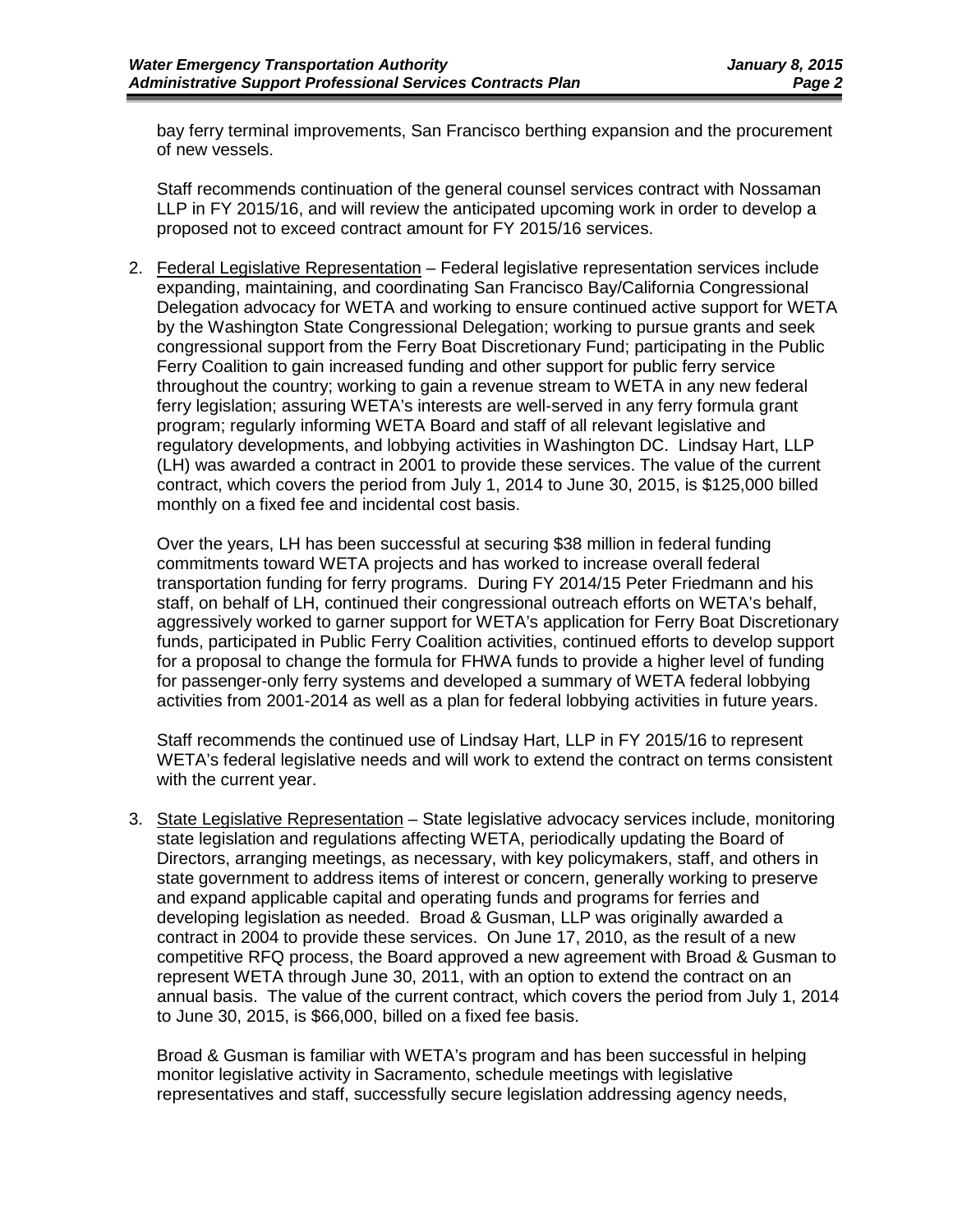secure funding and provide various forms of legislative support as the need has arisen over the years. Earlier this year, Broad & Gusman was extremely effective in working with staff from the California State Transportation Agency (CalSTA) to ensure that ferries are included as an eligible form or transit for future California Cap and Trade funds.

Staff recommends the continued use of Broad & Gusman in FY 2015/16 to represent WETA's state legislative needs and will work to extend the contract on terms consistent with the current year.

4. Strategic Consulting Services – Strategic consulting services complement existing federal and state lobbying services and fill the need for advocacy at the local and regional level to support the agency's services, plans and emergency response requirements. Perata Consulting Services was awarded a contract on March 31, 2014 to provide these services. The value of the current (first year) contract, which covers the period April 1, 2014 through March 31, 2015, is \$90,000 billed monthly on a fixed fee basis.

As several counties in the region are planning for transportation sales tax increases and discussions regarding another bridge toll increase begin, the need for advocacy at the local and regional level is very important to ensure WETA is included in expenditure plans for future sales tax or bridge toll initiative. Don Perata, of Perata Consulting, has been helpful in recent months in initiating and raising the level of conversation with various stakeholders and interested parties regarding expanding ferry services and future funding for these services.

Staff recommends the continued use of Perata Consulting Services in FY 2015/16 to represent WETA's strategic consulting needs and will work to extend the contract through June 30, 2016, on terms consistent with the first year contract.

5. Marine Oversight and Support Services – Marine oversight and support services include general ferry service oversight, ferry operations contract monitoring, vessel and engine maintenance oversight, program planning, capital program and project oversight, and reporting. Fast Ferry Management was awarded a contract in 2007 by the City of Vallejo for these services. This contract was transferred to WETA in 2012 as a part of the Vallejo ferry system transfer. The value of the current contract, which covers the period July 1, 2014 through June 30, 2015, is not to exceed \$260,000, billed on a time and materials basis.

Over the years, Fast Ferry Management, Inc. has developed extensive knowledge of all aspects of the system operation and maintenance activities, system facilities and assets, service history, customers, and key staff at partner agencies such as the City of Vallejo, Lennar Mare Island, and SolTrans. During FY 2014/15, Fast Ferry Management served as the primary liaison with Blue & Gold Fleet related to the management of Vallejo ferry service, assisted WETA with planning for the North Bay and Central Bay Operations and Maintenance facilities, administration and oversight of the Solano Engine Overhaul project, completion of the warranty management for the Intintoli and Mare Island Repower project, new vessel planning and procurement processes, and planning and project management for the 2015 Vallejo maintenance dredging project.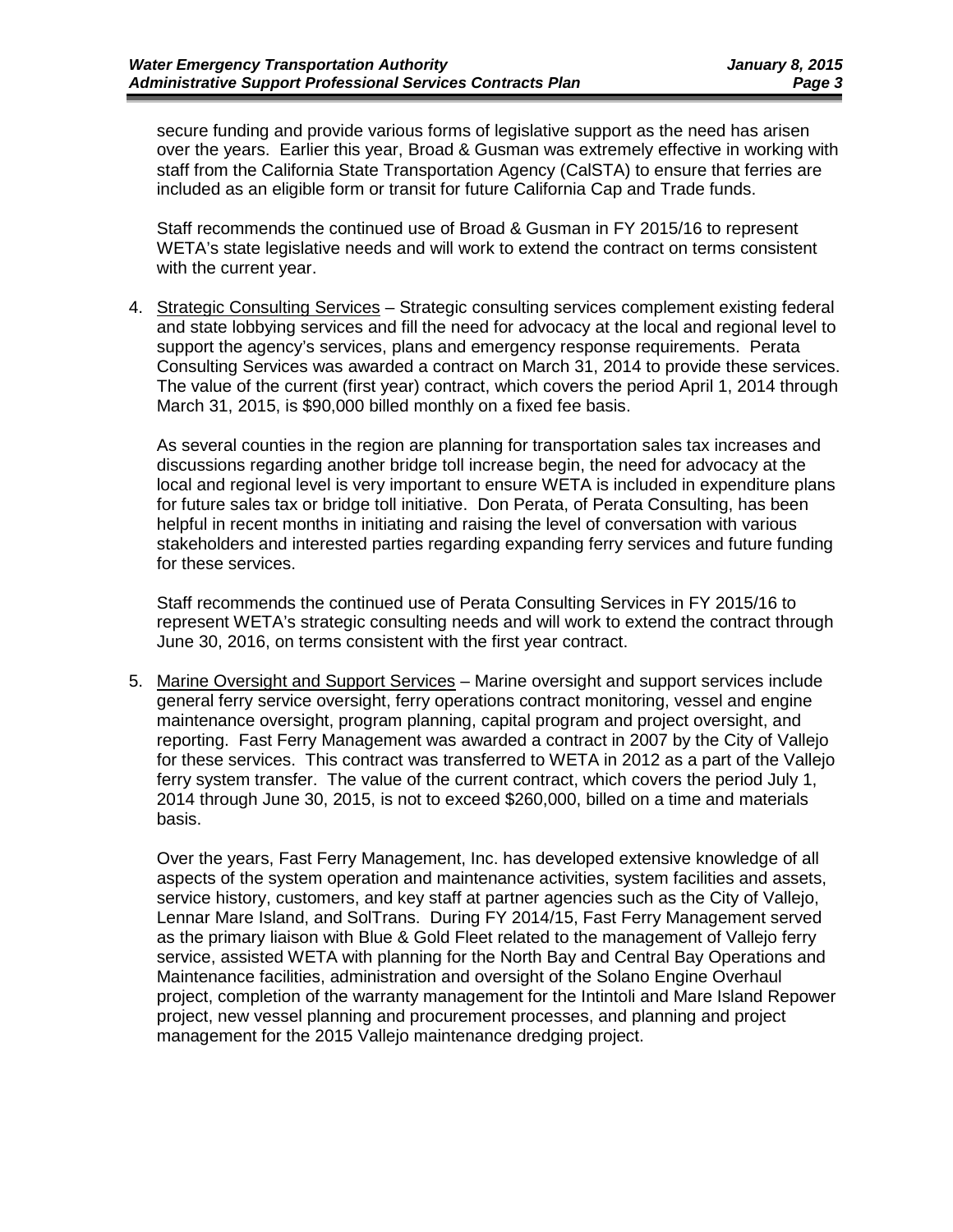Staff recommends continuation of the marine oversight and support services contract with Fast Ferry Management in FY 2015/16 and will work to extend the contract on terms consistent with the current year.

6. Accounting Support Services – Accounting support services include fiscal services to process and pay invoices, keep WETA's accounting records, provide advice on financial accounting matters, provide for required independent financial audit work, use of an accounting software system, independent review of invoices, and check processing. The Association of Bay Area Governments was awarded a contract in 2001 to provide these services. The value of the current contract, which covers the period July 1, 2014 to June 30, 2015, is \$110,000, billed on a time and materials basis.

ABAG has been a major partner in ensuring adequate internal control over WETA's financial reporting. Over the past several years, WETA has undergone significant changes in its operations, from being a planning agency to a transit operator, that have had a major impact on its accounting processes. ABAG has been highly responsive in assisting WETA to successfully implement these new processes.

Staff recommends continuation of the accounting support services contract with the Association of Bay Area Governments in FY 2015/16 and will work to extend the contract on terms consistent with the current year.

7. Advertising in Bay Crossings and Other Public Information Services – WETA has utilized the *Bay Crossings* newspaper as a means of communicating with ferry riders, businesses, and residents of the Bay's shoreline communities regarding its plans, environmental review process, and services since 2001. WETA has also provided a subsidy to support the Bay Crossings store in the San Francisco Ferry Building which provides ferry passengers access to ferry schedules, information, and tickets. The current contract, which covers the period from July 1, 2014 to June 30, 2015, includes \$36,000 for advertising and informational articles in *Bay Crossings* and \$12,000 for providing extended store hours during the work week.

Staff recommends continuing this contract with Bay Crossings in FY 2015/16 to provide advertising space in *Bay Crossings* and public information services to ferry riders and will work to extend the contract on terms consistent with the current year.

### *Fiscal Impact*

There is no fiscal impact associated with this item. However, funds to support these contracts, as ultimately recommended for approval by the Board in the future, will be included in WETA's proposed FY 2015/16 budget to be developed and brought forward for Board consideration in May or June 2015.

\*\*\*END\*\*\*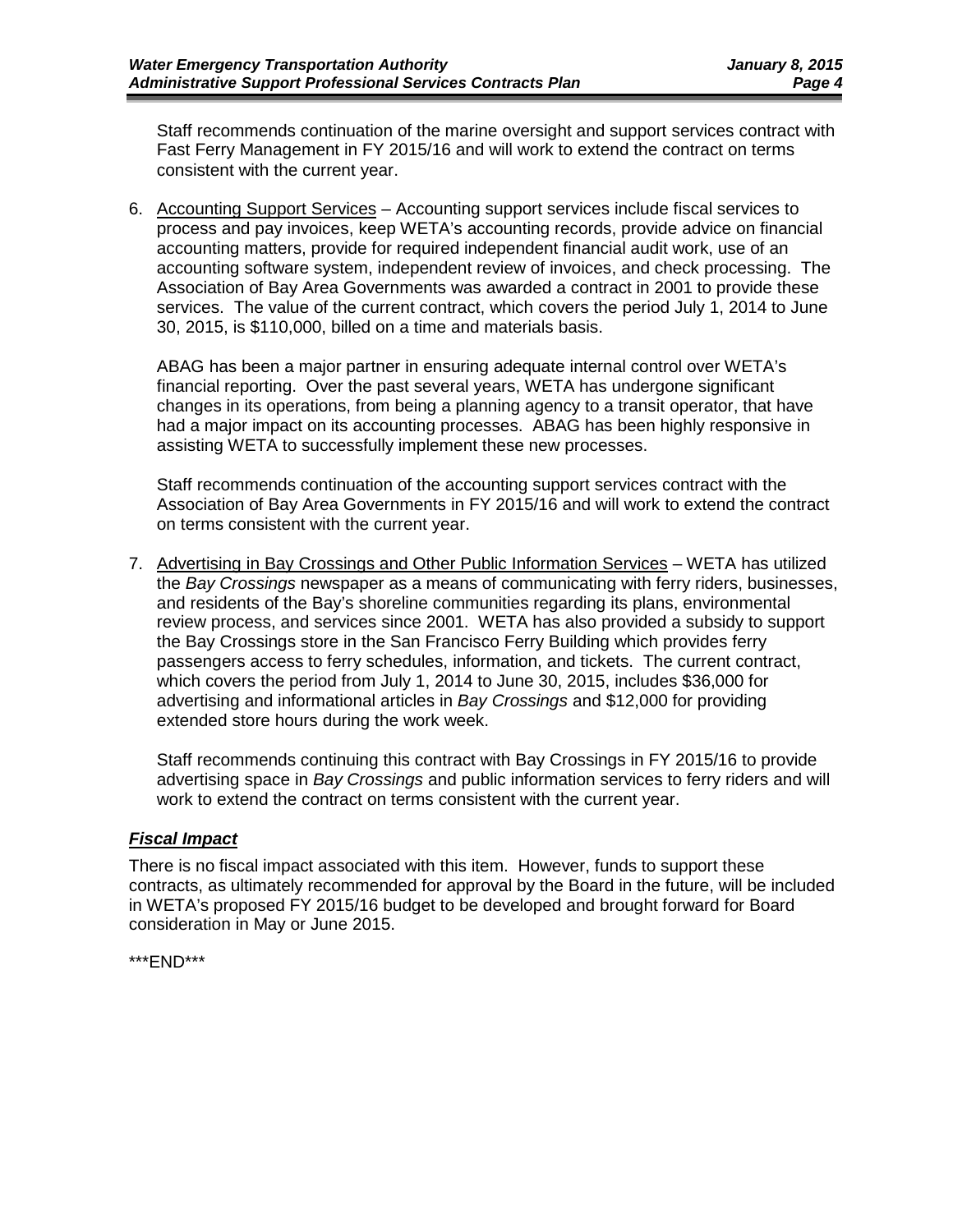### **MEMORANDUM**

### **TO: Board Members**

**FROM: Kevin Connolly, Manager, Planning & Development**

### **SUBJECT: Future Project Agreements with Ferry Development Partners**

### *Recommendation*

Receive this informational item.

### *Background*

Staff is currently developing agreements with public agency partners for four projects that will ultimately be considered by the Board for adoption or approval. These agreements are broadly intended to define a project and its service level, establish roles for project agency partners and provide for funding responsibilities and advocacy. This memorandum discusses the content and makeup of a standard project agreement to provide a general introduction in advance of project-specific agreements that will be brought to the Board later this year.

Board approval will be sought for future project agreements currently under development for such projects as Richmond, Treasure Island, Downtown San Francisco Ferry Terminal Expansion and Seaplane Lagoon.

### *Discussion*

A set of core service principles guides the formation of a project agreement for WETA staff. The agreements define the type of service (all day versus commute), the level of ridership and revenue expected and the estimated subsidy required. In addition, development activities and capital funding responsibilities are defined in an effort to avoid confusion and establish strategies for jointly pursuing funding, permits and environmental clearance. While there are many areas of commonality, each project also has its own individual context and characteristics which requires agreements to be flexible enough to account for different development or operating models.

Project agreements may be developed for projects at various stages in their development. For example, the Richmond project agreement under development is focused on defining general operating parameters and roles and responsibilities for operating and capital project funding for this environmentally cleared project. Development of this agreement with the Contra Costa County Transportation Authority, the agency administering Measure J funds to be used to support service operation, is an important next step for the project to ensure local support for the project and required operating funds before WETA invests in service vessel procurement and terminal design and construction. In contrast, the Sea Plane Lagoon agreement is being developed with the City of Alameda in advance of any terminal or facility design or environmental clearance to reflect potential service integration opportunities and shared funding responsibilities associated with exploring this potential new terminal site in Alameda.

Development of project agreements allows project partners to ensure there is policy boardlevel commitment to the success of a project. This allows staff to participate in development activities and advocate for future funding sources, even though council and board members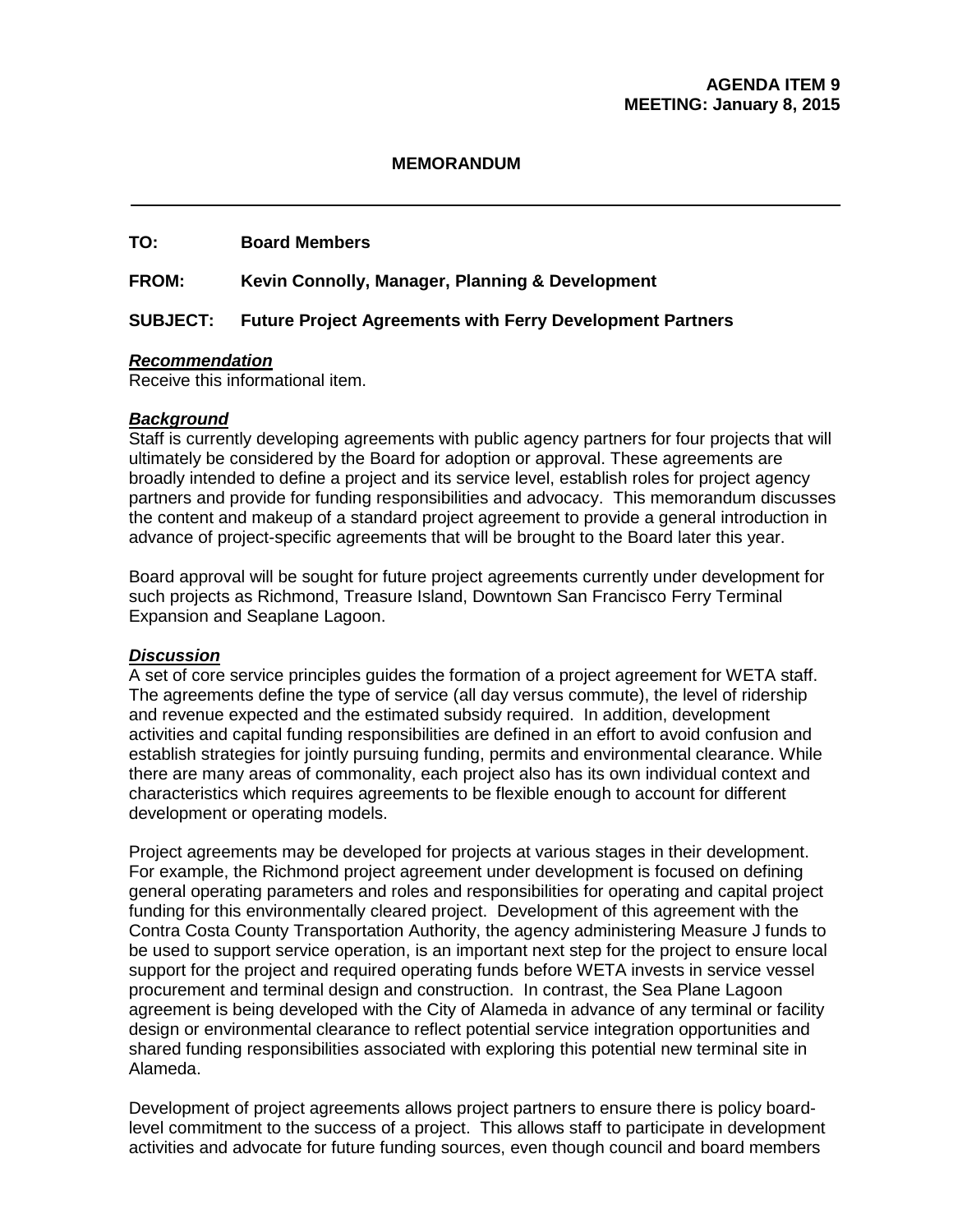may change over time. It also provides a detailed definition of development considerations, service levels and costs, which allows for a more complete project understanding by all involved parties. This level of understanding helps to set expectations and generate supportive policy and funding decisions.

Project agreements for new services include a 10-year forecast of operating expenses and estimates of ridership and fare revenue. Project agreements target a minimum 10-year guaranteed source of operating subsidy. This enables project partners to invest capital resources and assures project partners and future riders that new services will have adequate time to build ridership and establish permanency.

The standard WETA project agreement is organized into the following sections:

- Roles and Responsibilities
- Service Plan
- Operations Funding
- Capital Funding, Maintenance and Repair

The four project agreements now under discussion with agency partners all have different focus areas based on their stage of development, external support or anticipated funding sources. The table below provides a summary of these focus areas, along with anticipated dates and partner agencies.

| <b>PROJECT</b>                                         | <b>PARTNER</b>     | <b>ANTICIPATED</b><br><b>DATE</b> | <b>FOCUS AREA</b>                                           |
|--------------------------------------------------------|--------------------|-----------------------------------|-------------------------------------------------------------|
| <b>Final Design/Construction/</b><br><b>Operations</b> |                    |                                   |                                                             |
| <b>Richmond Terminal/Service</b>                       | <b>CCTA</b>        | <b>Spring, 2015</b>               | Operating funds, service level                              |
| Downtown SF Terminal<br>Expansion                      | Port of SF         | <b>Summer, 2015</b>               | Design, construction, facility<br>ownership and maintenance |
| <b>Treasure Island Service</b>                         | TIDA.<br>TIMMA     | <b>Early 2016</b>                 | Service operation, vessels                                  |
| <b>Initial</b><br><b>Planning/Investigation</b>        |                    |                                   |                                                             |
| Seaplane Lagoon<br><b>Terminal/Service</b>             | City of<br>Alameda | Spring, 2015                      | Development roles, funding,<br>service integration          |

### **Upcoming Project Agreements**

### *Fiscal Impact*

There is no fiscal impact associated with this informational item.

\*\*\*END\*\*\*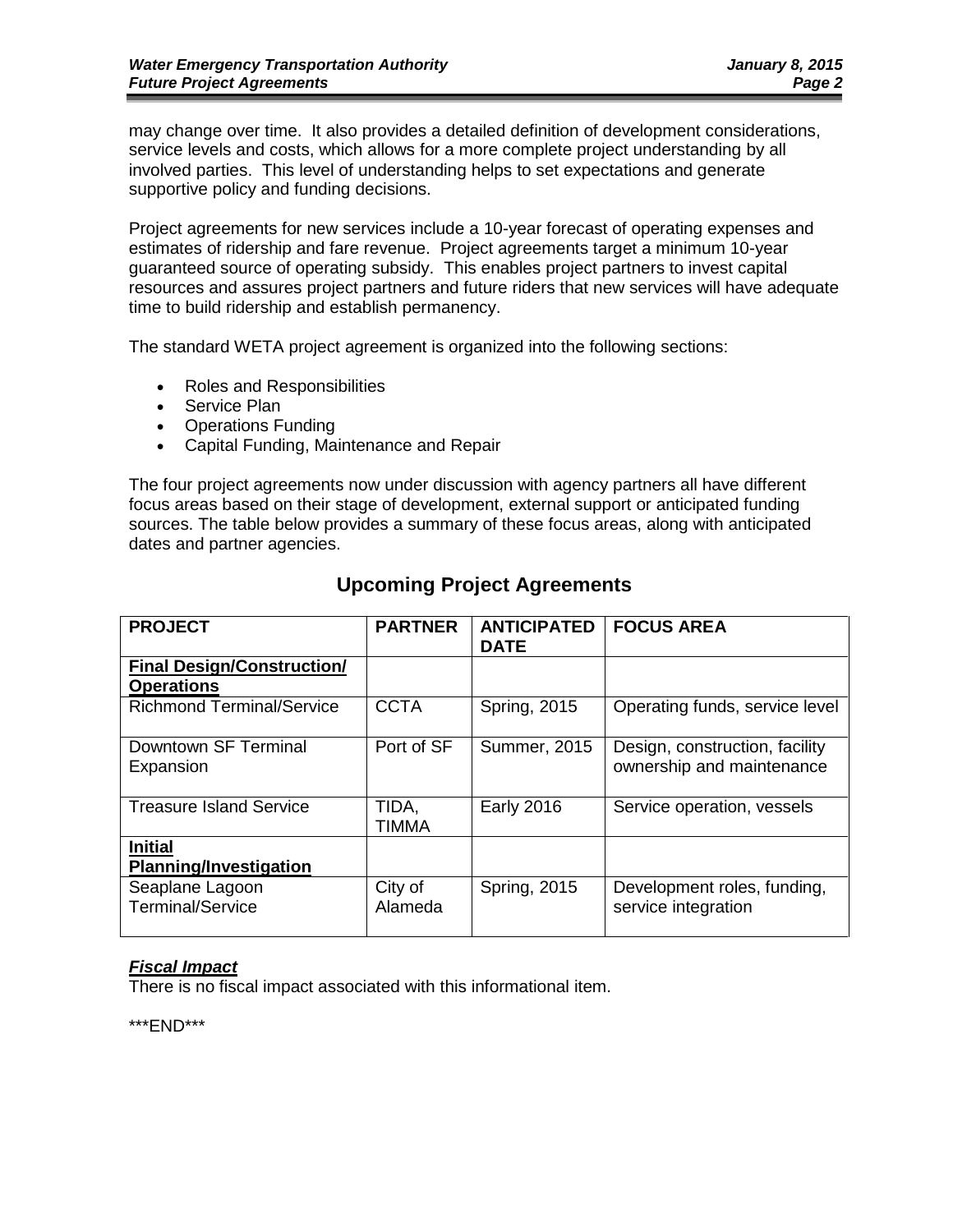### **MEMORANDUM**

### **TO: Board Members**

### **FROM: Nina Rannells, Executive Director Kevin Connolly, Manager, Planning & Development**

### **SUBJECT: WETA 2015 Short Range Transit and Strategic Plan Overview**

### *Recommendation*

Receive this informational item.

### *Background/Discussion*

The Short Range Transit Plan (SRTP) is a planning document required by the Metropolitan Transportation Commission (MTC) to meet Federal Transit Administration (FTA) requirements of all agencies receiving federal transit funding. The purpose of the document is to provide a reasonable 10-year forecast of an agency's capital and operating revenues and expenses along with service evaluations and general agency information. The SRTP is grounded by a constrained budget, assuming known sources of revenue and generally does not look beyond a 10-year horizon. The Metropolitan Transportation Commission (MTC) administers a grant program for the production of the SRTP and generally requires agencies to produce updated SRTP's every two to three years. The last WETA SRTP was adopted by the Board in January 2013. The 2015 SRTP is scheduled to be adopted by the WETA Board in September 2015.

A Strategic Plan is a longer-term exercise for an organization that generally looks beyond funding constraints to articulate a vision for the next 20-30 years. A Strategic Plan is a guiding policy document that allows the Board of Directors to provide direction based on an agreed-upon set of values and a defined mission and objectives. Strategic Plans allow a Board the opportunity to define a core mission for an organization, identify funding shortfalls and develop strategies for fulfilling funding needs. Strategic Plans should be produced or revisited periodically as agency goals alter over time and projects are completed or new projects and programs arise. The Water Transit Authority Implementation and Operations Plan – the nearest document to a Strategic Plan – was produced in 2002.

The Strategic Plan and the SRTP act in concert allowing an agency to communicate both long- and short-range perspectives on its key projects, programs and overall agency mission. Ideally, a Strategic Plan provides the policy foundation for developing and implementing agency projects and programs over a 20-30 time period. The Short Range Transit Plan then presents a regularly updated status and financially constrained report and forecast of ongoing project and program activities. Ideally, both documents serve as a foundation for an agency's annual budget which operationalizes the vision of the Strategic Plan based on the forecast contained in the SRTP.

### *WETA Strategic Plan & Short Range Transit Plan Process*

Staff proposes to conduct a two-part effort that produces a Strategic Plan in the first half of 2015 with a target adoption date of May 2015. Using the Strategic Plan as a policy foundation, the SRTP will then be developed in the spring with a draft plan released to the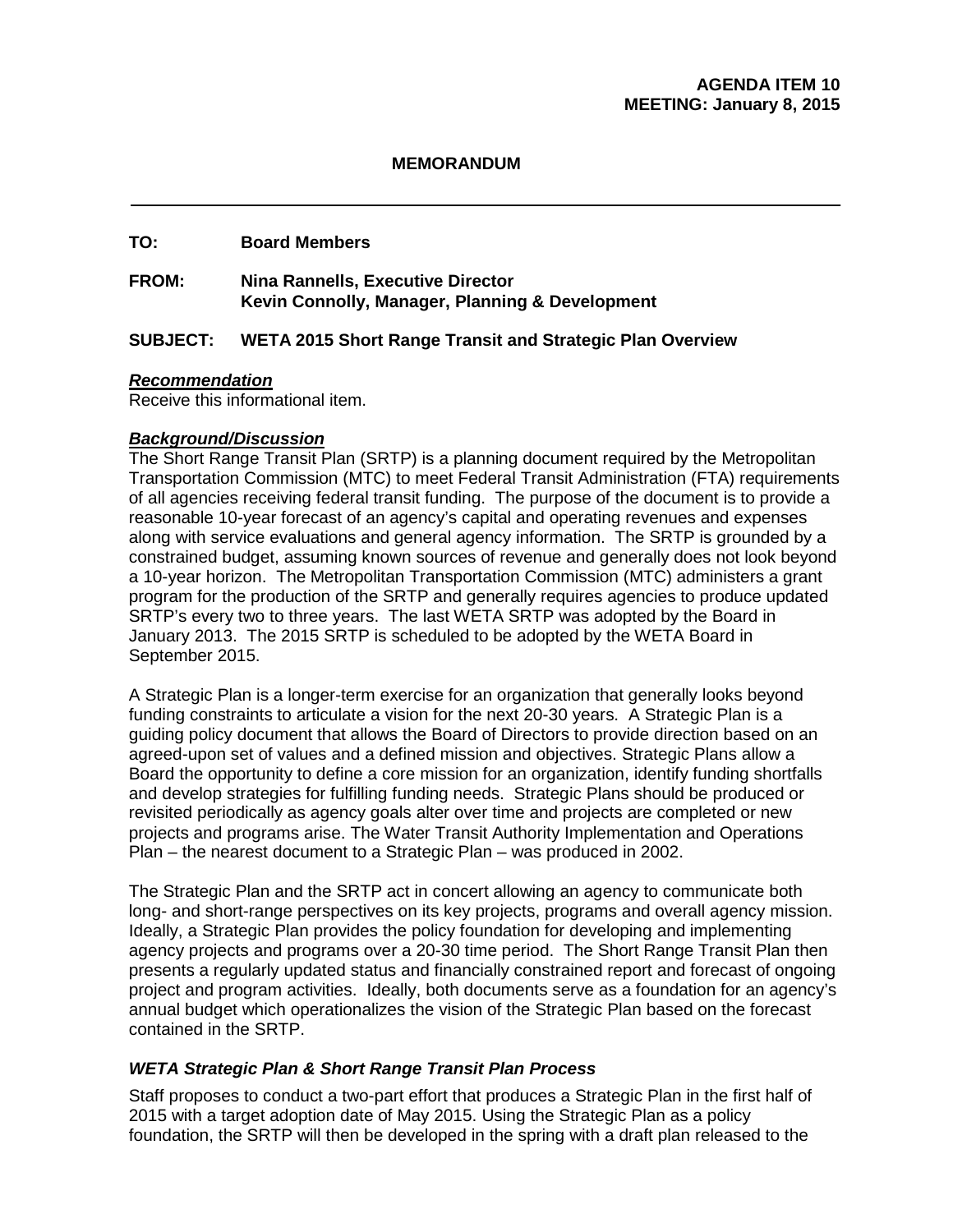public in June 2015 and final adoption in September 2015. In addition to active Board participation, both plans will also require engagement with project stakeholders, ferry riders and the public at-large.

Board engagement will occur primarily through special workshops or discussion at regularly scheduled meetings. If necessary, a Board retreat may also be considered. Public workshops – likely to be held in San Francisco because of its central location – will also be considered to solicit input from riders and the general public. For the SRTP, the Board will review the draft plan at the June 2015 Board meeting and be asked to adopt the final plan at the September 2015 meeting. In between, the plan will undergo review by MTC and the general public.

The draft schedule provided in *Attachment A* presents both SRTP and Strategic Plan milestones and potential public meeting dates side-by-side. The schedule is still in concept stages and subject to change.

### *Fiscal Impact*

WETA receives funding from MTC to produce the SRTP, which is used to reimburse staff time and for any consultant support required. Staff has not received a draft funding agreement from MTC to date but will likely receive approximately \$30,000 to produce the 2015 SRTP.

\*\*\*END\*\*\*